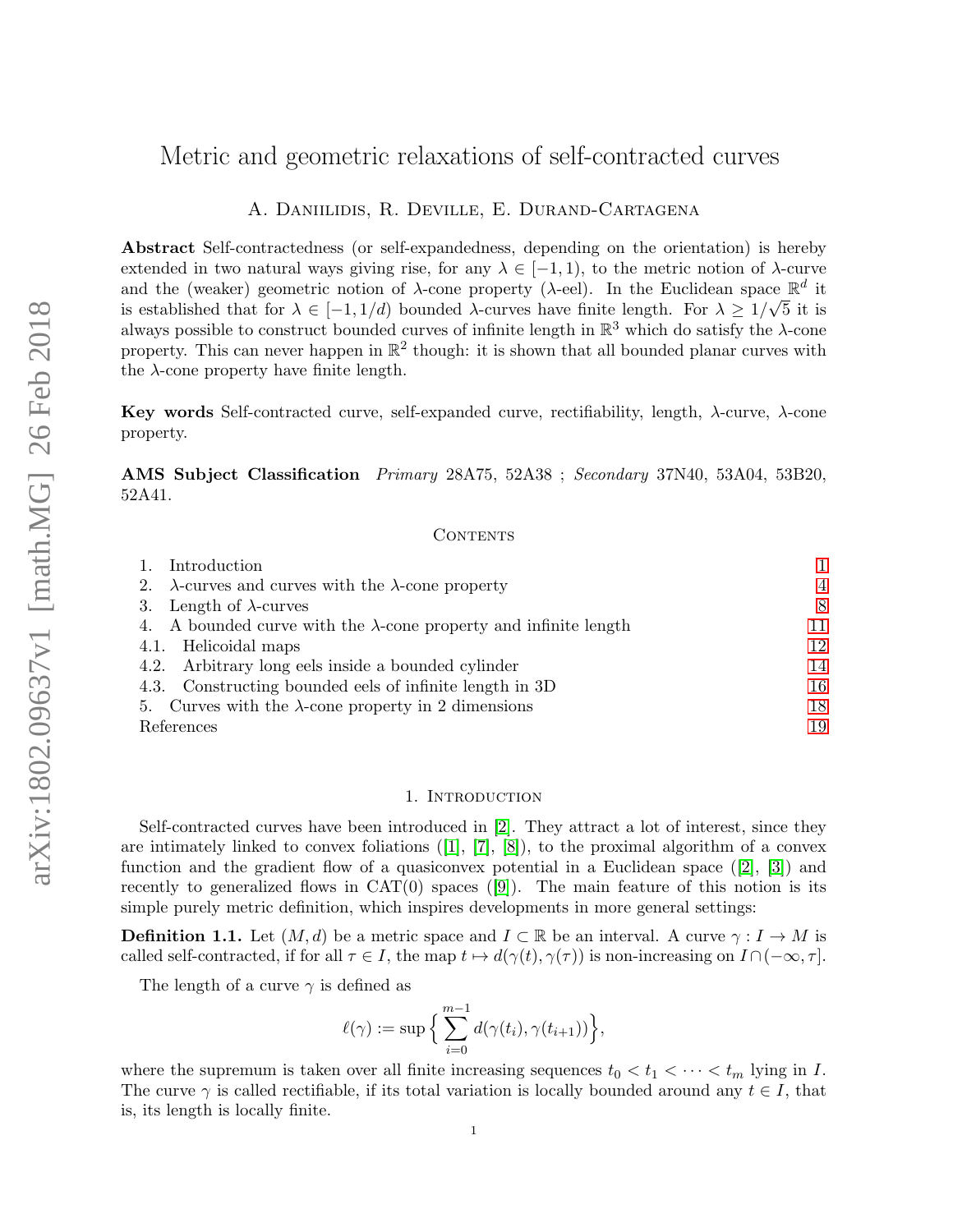Rectifiability and asymptotic behaviour are central questions in the study of self-contracted curves. It is shown in [\[2\]](#page-18-1) that self-contracted curves (are rectifiable and) have finite length whenever M is a bounded subset of the 2-dimensional Euclidean space. Based on ideas of  $[8]$ , the aforementionned result was extended in [\[3\]](#page-18-5), and independently in [\[7\]](#page-18-3), to any finite dimensional Euclidean space. In [\[4\]](#page-18-7) a further extension has been established encompassing the case where M is a compact subset of a Riemannian manifold. In  $[6]$  the result of  $[2]$  has been generalized for 2-dimensional spaces equipped with other (smooth) norms. This has been the first result of this type outside a Euclidean/Riemannian setting. An important breakthrough is eventually achieved in [\[10\]](#page-18-9) by establishing (rectifiability and) finite length for all self-contracted curves contained on a bounded subset of any finite dimensional normed space. Finally, rectifiability of self-contracted curves in Hadamard manifolds and CAT(0) spaces is established in [\[9\]](#page-18-6).

The aforementioned results remain valid if we replace the assumption " $\gamma$  self-contracted" by the assumption "γ self-expanded". A curve γ is called *self-expanded* if for all  $\tau \in I$ , the map  $t \mapsto d(\gamma(t), \gamma(\tau))$  is non decreasing on  $I \cap [\tau, +\infty)$ , or equivalently, when the curve  $\overline{\gamma} : -I \to M$ given by  $\overline{\gamma}(t) = \gamma(-t)$  is self-contracted. Thus,  $\gamma : I \to \mathbb{R}^d$  is self-expanded if for every  $t_1 \leq t_2 \leq t_3$  in I we have

$$
d(\gamma(t_1), \gamma(t_2)) \leq d(\gamma(t_1), \gamma(t_3)).
$$

In the Euclidean setting, there is a nice geometric interpretation of self-expandedness (see [\[3,](#page-18-5) Lemma 2.8]). A differentiable curve is self-expanded if and only if

$$
\langle \gamma'(t), \gamma(u) - \gamma(t) \rangle \le 0 \quad \text{for all } u \in I \text{ such that } u < t,
$$

which geometrically means that the tail of the curve (the past) is always contained in halfspace (cone of aperture  $\pi$ ). The notion of self-expandedness therefore admits the following two natural generalizations. Let us fix  $-1 \leq \lambda < 1$ . A curve  $\gamma: I \to \mathbb{R}^d$  is called  $\lambda$ -curve if for every  $t_1 \leq t_2 \leq t_3$  in I we have

$$
d(\gamma(t_1), \gamma(t_2)) \le d(\gamma(t_1), \gamma(t_3)) + \lambda d(\gamma(t_2), \gamma(t_3)).\tag{1.1}
$$

If  $\gamma$  is continuous and admits right derivative at each point, we say that  $\gamma$  has the  $\lambda$ -cone-property if, for every  $t < \tau$  in I, we have, denoting  $\gamma'(\tau)$  the right derivative,

$$
\langle \gamma'(\tau), \gamma(t) - \gamma(\tau) \rangle \leq \lambda ||\gamma'(\tau)|| \, ||\gamma(t) - \gamma(\tau)|| \, .
$$

As a matter of the fact, the λ-cone property will be defined more generally, for merely continuous curves using (forward) secants, see Definition [2.5](#page-5-0) and it will be shown that every  $\lambda$ -curve has the  $\lambda$ -cone property (*c.f.* Proposition [2.6\)](#page-5-1). However there exist smooth curves satisfying the latter property for some  $\lambda_0 < 1$  without being  $\lambda$ -curves for any  $\lambda \in [-1,1)$  (*c.f.* Example [2.7\)](#page-6-0).

In this work we establish the following results:

- if  $|\cdot|$  is an equivalent norm to the Euclidean norm  $||\cdot||$ , then there exists  $\lambda \in [0,1)$  such that every  $|\cdot|$ -self-expanded curve is a  $||\cdot||$ - $\lambda$ -curve (Proposition [2.2\)](#page-3-1);
- for  $\lambda < 1/d$  every bounded  $\lambda$ -curve (is rectifiable and) has finite length (Theorem [3.5\)](#page-8-0);
- for  $\lambda \geq 1/$  $\sqrt{5}$  there exists a bounded curve in  $\mathbb{R}^3$  with infinite length satisfying the  $\lambda$ -cone property (Theorem [4.2\)](#page-11-1).

Nonetheless due to topological obstructions for  $d = 2$  we have:

• for any  $\lambda < 1$ , bounded planar curves with the  $\lambda$ -cone property (and a fortiori  $\lambda$ -curves) have finite length (Theorem [5.3\)](#page-18-10).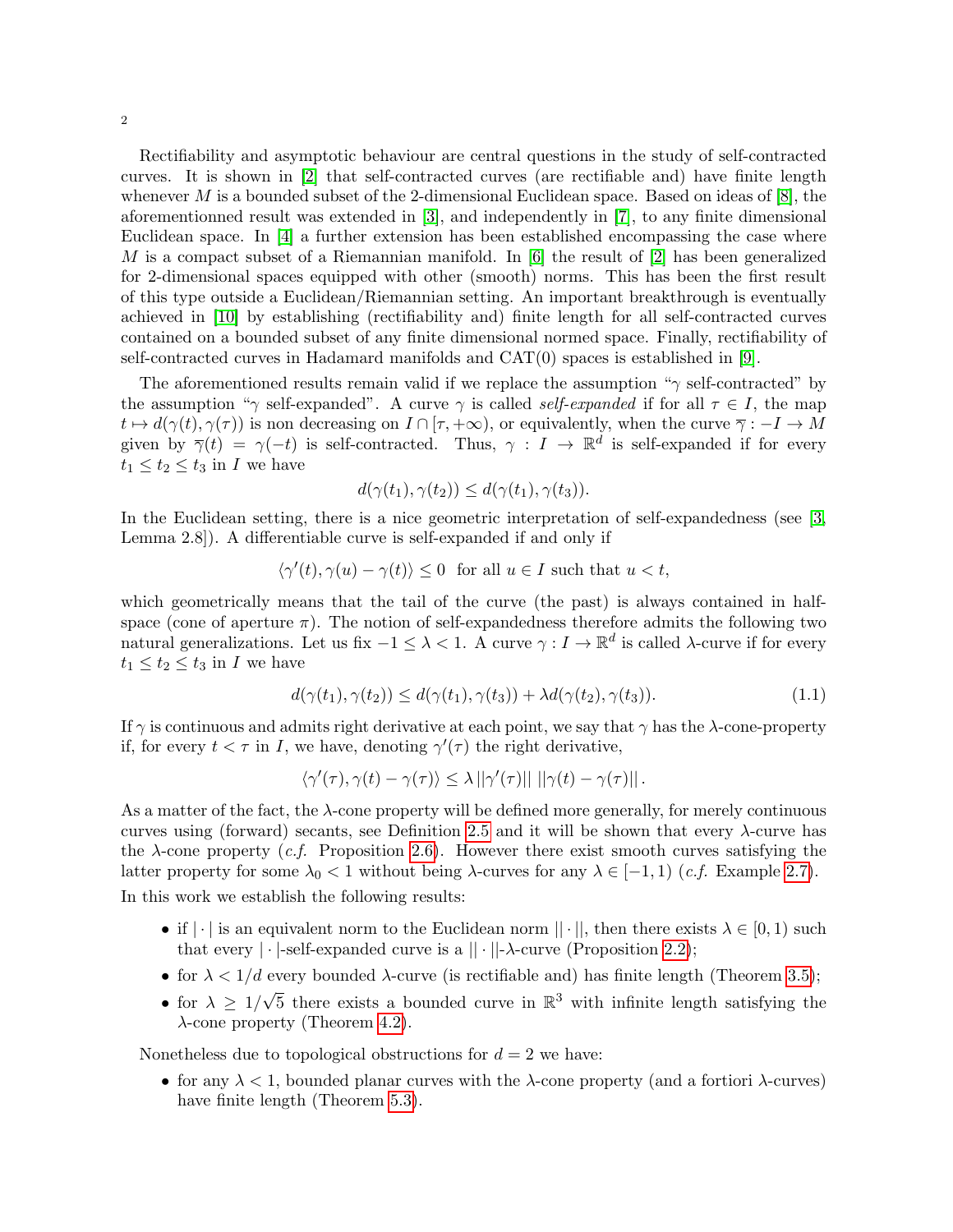**Notation.** Let us fix our notation. Throughout this work  $\mathbb{R}^d$  will denote the d-dimensional Euclidean space endowed with the Euclidean norm  $|| \cdot ||$  and the scalar product  $\langle \cdot, \cdot \rangle$ . We denote by  $\mathbb{S}^{d-1}$  the unit sphere of  $\mathbb{R}^d$ , and by  $B(x,r)$  (respectively,  $\overline{B}(x,r)$ ) the open (respectively, closed) ball of radius  $r > 0$  and center  $x \in \mathbb{R}^d$ . A (convex) subset C of  $\mathbb{R}^d$  is called a (convex) cone, if for every  $x \in C$  and  $r > 0$  it holds  $rx \in C$ . If A is a nonempty subset of  $\mathbb{R}^d$ , we denote by  $\text{int}(A)$  its interior, by conv  $(A)$  its convex hull and by diam  $A := \sup \{d(x, y) : x, y \in A\}$  its diameter.

Given a closed convex subset K of  $\mathbb{R}^d$ , the normal cone  $N_K(u_0)$  of K at  $u_0 \in K$  is the following closed convex cone (see [\[11\]](#page-18-11)  $e.q.$ ):

$$
N_K(u_0) = \{ v \in \mathbb{R}^n : \langle v, u - u_0 \rangle \le 0, \forall u \in K \}.
$$

Notice that  $u_0 \in K$  is the projection onto K of all elements of the form  $u_0 + tv$ , where  $t \geq 0$  and  $v \in N_K(u_0)$ . In the particular case that K is a closed convex pointed cone (that is, K contains no lines), then its polar (or dual) cone

$$
K^o := N_K(0) = \{ v \in \mathbb{R}^n : \langle v, u \rangle \le 0, \forall u \in K \}
$$

has nonempty interior and the bipolar theorem holds:  $K^{oo} = K$ . For  $\delta > 0$  sufficiently small, we denote by  $K_{\delta}$  the  $\delta$ -enlargement of the cone K, that is, the closed convex cone generated by the set  $(K \cap \mathbb{S}^{d-1}) + B_{\delta}$ , where  $B_{\delta} := B(0, \delta)$ . Notice that

<span id="page-2-2"></span>
$$
((K_{\delta})^o \cap \mathbb{S}^{d-1}) + B_{\delta} \subset K^o.
$$
 (1.2)

We define the aperture  $A(S)$  of a nonempty subset  $S \subset \mathbb{S}^{d-1}$  by

<span id="page-2-1"></span>
$$
A(S) := \inf \{ \langle u_1, u_2 \rangle : u_1, u_2 \in S \}.
$$
 (1.3)

Based on the above notion, we define the aperture  $\mathcal{A}(C)$  of a nontrivial convex pointed cone C as follows:

$$
\mathcal{A}(C) = \arccos\left(A(C \cap \mathbb{S}^{d-1})\right).
$$

Given  $v \in \mathbb{S}^{d-1}$  and  $\alpha \in [0, \pi)$ , we define the "open" cone directed by v as follows:

<span id="page-2-0"></span>
$$
C(v, \alpha) = \left\{ u \in \mathbb{R}^d : \langle u, v \rangle > ||u|| \cos \alpha \right\} \cup \{0\}.
$$
 (1.4)

Notice that if  $\alpha < \pi/2$ , the above cone is convex and has aperture  $2\alpha$ . Given  $x \in \mathbb{R}^d$ , we adopt the notation

<span id="page-2-3"></span>
$$
C_x(v, \alpha) := x + C(v, \alpha). \tag{1.5}
$$

A mapping  $\gamma: I = [0, T_{\infty}) \to \mathbb{R}^d$ , where  $T_{\infty} \in \mathbb{R} \cup \{+\infty\}$  is referred in the sequel as a curve. Although the usual definition of a curve comes along with continuity and injectivity requirements for the map  $\gamma$ , we do not make these prior assumptions here. By the term continuous (respectively, absolutely continuous, Lipschitz, smooth) curve we shall refer to the corresponding properties of the mapping  $\gamma: I \to \mathbb{R}^d$ . A curve  $\gamma$  is said to be bounded if its image, denoted by  $\Gamma = \gamma(I)$ , is a bounded set of  $\mathbb{R}^d$ .

For  $t \in I$  we denote by  $\Gamma(t) := \{ \gamma(t') \in \Gamma : t' \leq t \}$  the initial part of the curve and by

$$
K(t) = \overline{\text{cone}}\left(\Gamma(t) - \gamma(t)\right) \tag{1.6}
$$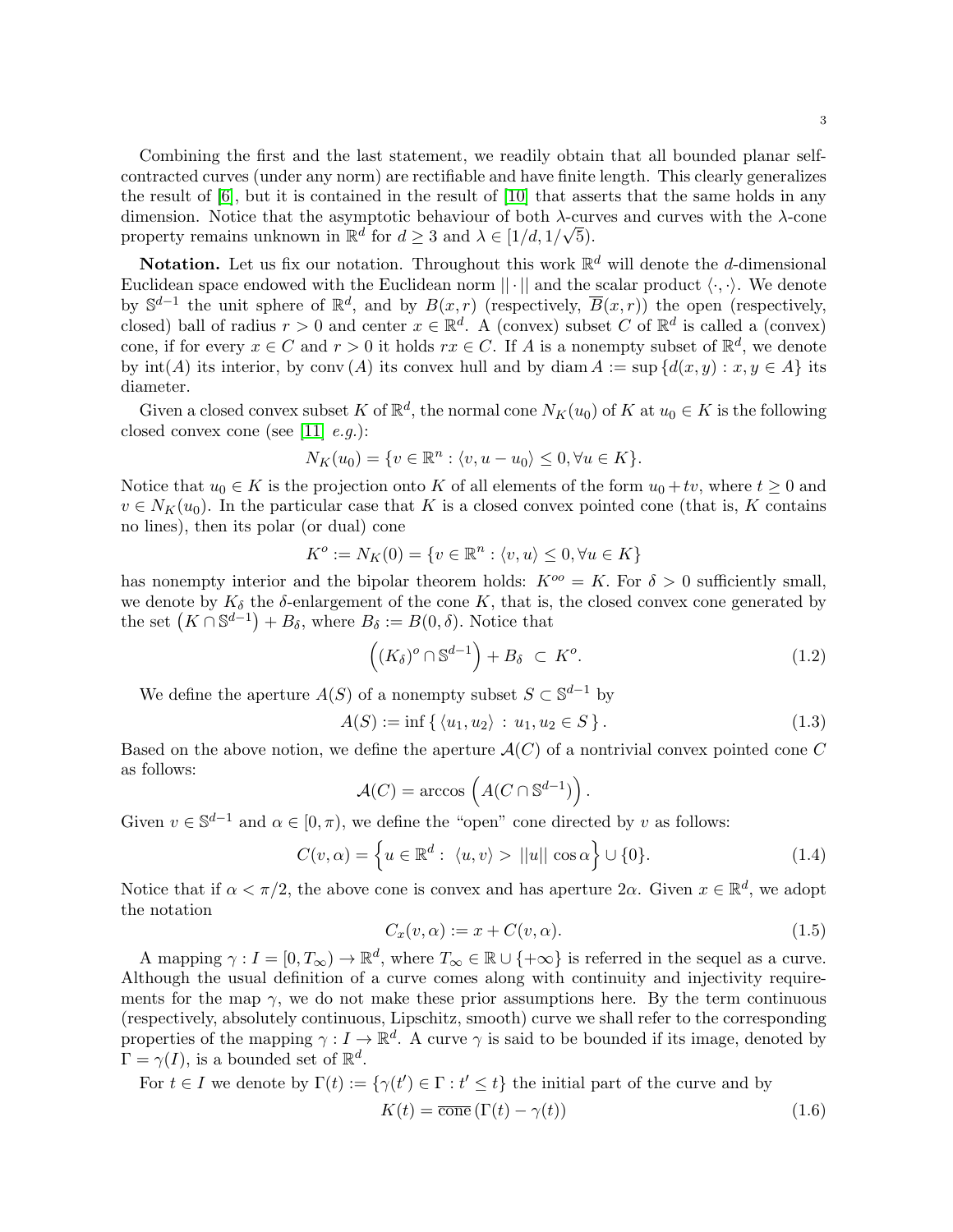the closed convex cone generated by  $\Gamma(t)$ . In particular

<span id="page-3-5"></span>
$$
\Gamma(t) \subset \gamma(t) + K(t) \tag{1.7}
$$

Notice further that  $K(t)$  contains the set sec<sup>−</sup>(t) of (all possible limits of) backward secants at  $\gamma(\tau)$  which is defined as follows (see [\[3\]](#page-18-5)):

$$
\sec^{-}(t) := \left\{ q \in \mathbb{S}^{d-1} : q = \lim_{t_k \nearrow t^{-}} \frac{\gamma(t_k) - \gamma(t)}{||\gamma(t_k) - \gamma(t)||} \right\},\,
$$

where the notation  $\{t_k\}_k \nearrow t^-$  indicates that  $\{t_k\}_k \to t$  and  $t_k < t$  for all k.

The set sec<sup>+</sup>(t) of all possible limits of forward secants at  $\gamma(t)$  is defined analogously:

$$
\sec^{+}(t) := \left\{ q \in \mathbb{S}^{d-1} : q = \lim_{t_k \searrow t^+} \frac{\gamma(t_k) - \gamma(t)}{||\gamma(t_k) - \gamma(t)||} \right\},\,
$$

where the notation  $\{t_k\}_k \searrow t^+$  indicates that  $\{t_k\}_k \to t$  and  $t < t_k$  for all k. Compactness of  $\mathbb{S}^{d-1}$  guarantees that both sec<sup>-</sup>(t) and sec<sup>+</sup>(t) are nonempty. If  $\gamma : I \to \mathbb{R}^d$  is differentiable at  $t \in I$  and  $\gamma'(t) \neq 0$ , then  $\sec^+(t) = \begin{cases} \frac{\gamma'(t)}{\ln \gamma'(t)} \end{cases}$  $\frac{\gamma'(t)}{\|\gamma'(t)\|}$ .

In this work we introduce two new notions, depending on a parameter  $\lambda \in [-1,1)$ . For each value of  $\lambda$  we obtain the class of  $\lambda$ -curves and the class of curves with the  $\lambda$ -cone property. We associate to these classes an angle  $\alpha \in (0, \pi]$  via the relation

<span id="page-3-4"></span>
$$
\alpha = \arccos(\lambda). \tag{1.8}
$$

As we shall see, the above classes enjoy interesting geometric properties which can be described in terms of the angle  $\alpha$ . (For  $\lambda = 0$ , which corresponds to the angle  $\alpha = \pi/2$ , the above classes coincide and yield the class of self-expanded curves.)

# 2.  $\lambda$ -CURVES AND CURVES WITH THE  $\lambda$ -CONE PROPERTY

<span id="page-3-2"></span><span id="page-3-0"></span>**Definition 2.1** ( $\lambda$ -curve). A curve  $\gamma: I \to \mathbb{R}^d$  is called  $\lambda$ -curve  $(-1 \leq \lambda < 1)$  if for every  $t_1 \leq t_2 \leq t_3$  in I we have

$$
d(\gamma(t_1), \gamma(t_2)) \le d(\gamma(t_1), \gamma(t_3)) + \lambda d(\gamma(t_2), \gamma(t_3)). \tag{2.1}
$$

The above definition yields that every  $\lambda$ -curve is necessarily injective and cannot admit more than one accumulation point. Based on this, one can easily see that every  $\lambda$ -curve has at most countable discontinuities. Setting  $\lambda = 1$  to [\(2.1\)](#page-3-2) yields the triangle inequality of the distance (hence no restriction) while  $\lambda = -1$  corresponds to segments. On the other hand, for  $\lambda = 0$ we recover the definition of a self-expanded curve. The following result shows that the study of self-contracted/self-expanded curves with respect to a non-Euclidean norm can be shifted to the study of  $\lambda$ -curves in the Euclidean setting.

<span id="page-3-1"></span>**Proposition 2.2** (self-expanded vs  $\lambda$ -curve). Let  $\|\cdot\|$  be an Euclidean norm in  $\mathbb{R}^d$  and  $|\cdot|$  be another norm in  $\mathbb{R}^d$ . Then there exists  $\lambda < 1$  (depending on the equivalence constant of the norms) such that every  $|\cdot|$ -self-expanded curve is a  $\|\cdot\|$ - $\lambda$ -curve.

*Proof.* Since the norms  $\lVert \cdot \rVert$  and  $\lVert \cdot \rVert$  are equivalent and since the properties of being self-expanded or being a  $\lambda$ -curve are invariant by homothetic transformation, we may assume that there exists  $\delta > 0$  such that for all  $x \in \mathbb{R}^d$ ,  $\delta \|x\| \leq |x| \leq \|x\|$ . Let  $t_0 < t_1 < t_2$  in I and set  $x_0 = \gamma(t_0)$ ,  $x = \gamma(t_1)$  and  $y = \gamma(t_2)$ . It follows by assumption that

<span id="page-3-3"></span>
$$
|x - x_0| \le |y - x_0|.\tag{2.2}
$$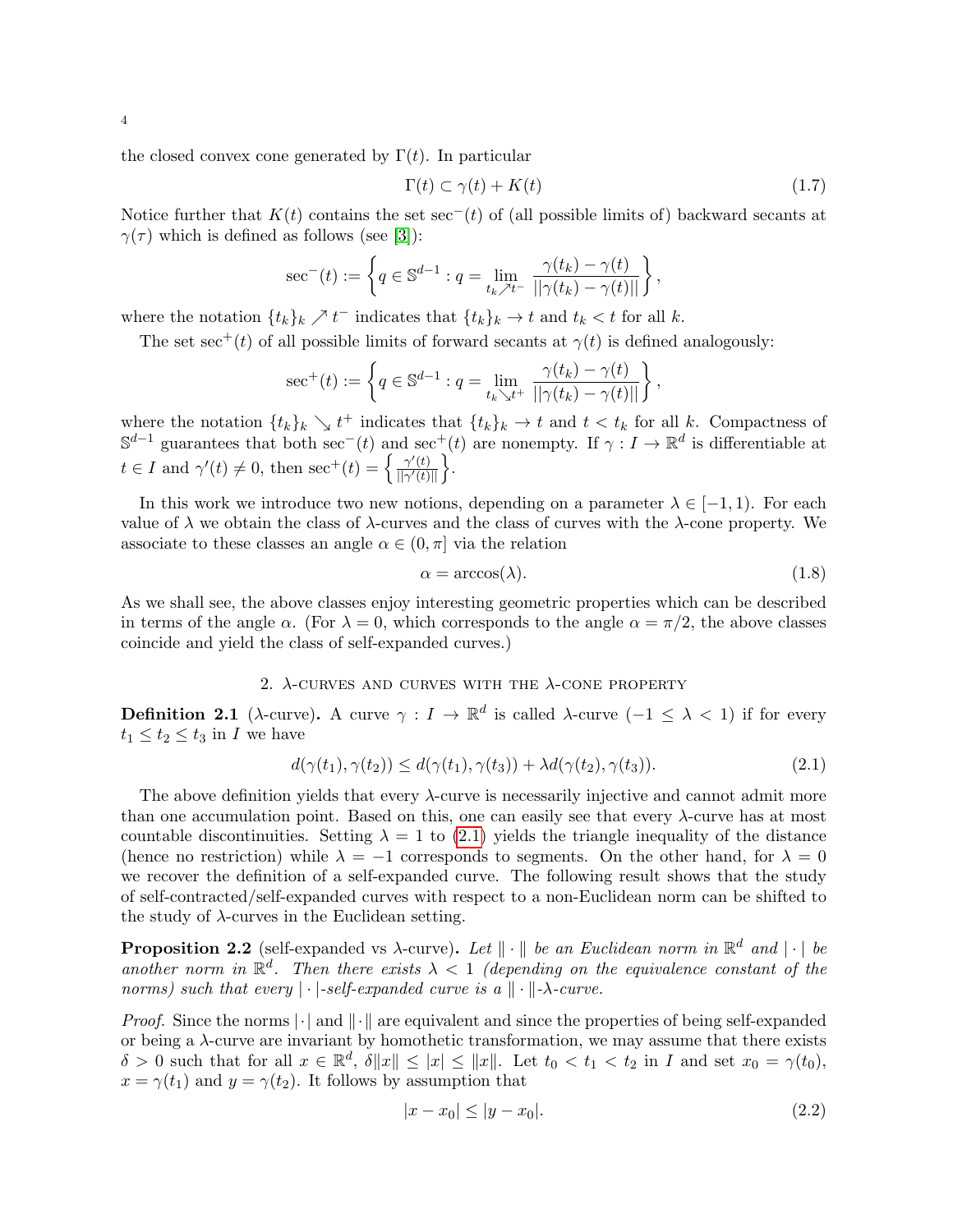To establish the result it is sufficient to prove that there exists  $\lambda < 1$  such that for all choices of  $x_0, x, y$  satisfying  $(2.2)$ , we have

$$
||x - x_0|| \le ||y - x_0|| + \lambda ||x - y||.
$$

By translation, we may, and do assume, that  $x_0 = 0$ . Moreover, by homogeneity, we can assume  $|y| = 1$ . Set

$$
B = \{ z \in \mathbb{R}^d; |z| \le \delta \} \quad \text{and} \quad C_y = \{ y + t(y - z); ||z|| < \delta, t > 0 \}.
$$

We claim that  $B \cap C_y = \emptyset$ . Indeed, fix z such that  $||z|| < \delta$ . The function  $\varphi : \mathbb{R} \to \mathbb{R}$  defined by  $\varphi(t) = |y+t(y-z)|$  is convex,  $\varphi(-1) < 1$  and  $\varphi(0) = 1$ , hence  $\varphi(t) > 1$  whenever  $t > 0$ , that is,  $y + t(y - z) \notin B$ . Since this is true for all z satisfying  $||z|| < \delta$ , the claim is proved.

Therefore Proposition [2.2](#page-3-1) is a consequence of the following lemma.

**Lemma 2.3.** There exists  $\lambda < 1$  such that, whenever  $1 \le ||y|| \le 1/\delta$ ,  $||x|| \le 1/\delta$  and  $x \notin C_y$ , then  $||x|| - ||y|| \leq \lambda ||x - y||$ .

*Proof.* Set  $u = x - y$  and  $\Gamma_y := \{t(y - z); ||z|| < \delta, t > 0\}$ . We claim that there exists  $\rho < 1$ such that, whenever  $1 \le ||y|| \le 1/\delta$  and  $u \in \mathbb{R}^d \setminus \Gamma_y$ , then

<span id="page-4-0"></span>
$$
\langle u, y \rangle \le \rho ||u|| \cdot ||y||. \tag{2.3}
$$

Indeed, since  $\mathbb{R}^d \setminus \Gamma_y$  is a cone, it is enough to establish [\(2.3\)](#page-4-0) when  $||u|| = ||y||$ . Let us denote by  $c(u, y)$  the cosine of the angle of the two vectors u and y. The condition  $u \notin \Gamma_y$  yields  $||u - y|| \ge \delta$ . Then we obtain  $||u - y||^2 = ||y||^2(2 - 2c(u, y)) \ge 1$ , which yields

$$
c(u, y) \le 1 - \frac{\delta^2}{2||y||^2} \le 1 - \frac{\delta^4}{2} := \rho < 1.
$$

This proves the claim.

Since  $||y + u||^2 \le ||y||^2 + ||u||^2 + 2||y|| ||u|| \rho$ , we deduce from [\(2.3\)](#page-4-0) that

$$
||x|| - ||y|| = ||y + u|| - ||y|| \le ||y|| \left( \sqrt{1 + \frac{2\rho ||u||}{||y||} + \frac{||u||^2}{||y||^2}} - 1 \right).
$$

Since  $||u|| = ||x - y|| \le ||x|| + ||y|| \le 2/\delta$  and  $||y|| \ge |y| = 1$ , we have  $t = \frac{||u||}{||y||} \in [0, 2/\delta]$ . Notice that taking  $\lambda < 1$  sufficiently close to 1, we ensure that for all  $t \in [0, 2/\delta]$  it holds

$$
\sqrt{1+2\rho t+t^2}-1\leq \lambda t.
$$

Therefore we conclude that

$$
||x|| - ||y|| \le \lambda ||u|| = \lambda ||x - y||.
$$

The proof is complete.  $\Box$ 

From now on we consider exclusively a Euclidean setting. An important feature of the notion of  $\lambda$ -curve is the following property:

<span id="page-4-1"></span>**Proposition 2.4** (uniform non-collinearity). Let  $\gamma : I \to \mathbb{R}^d$  be a  $\lambda$ -curve. Then,  $\gamma$  is  $\lambda$ uniformly non-collinear, that is, for every  $s, u, t \in I$  such that  $s, u \leq t$  we have

$$
\left\langle \frac{\gamma(u) - \gamma(t)}{\|\gamma(u) - \gamma(t)\|}, \frac{\gamma(s) - \gamma(t)}{\|\gamma(s) - \gamma(t)\|} \right\rangle > -\lambda \quad (>-1) \ . \tag{2.4}
$$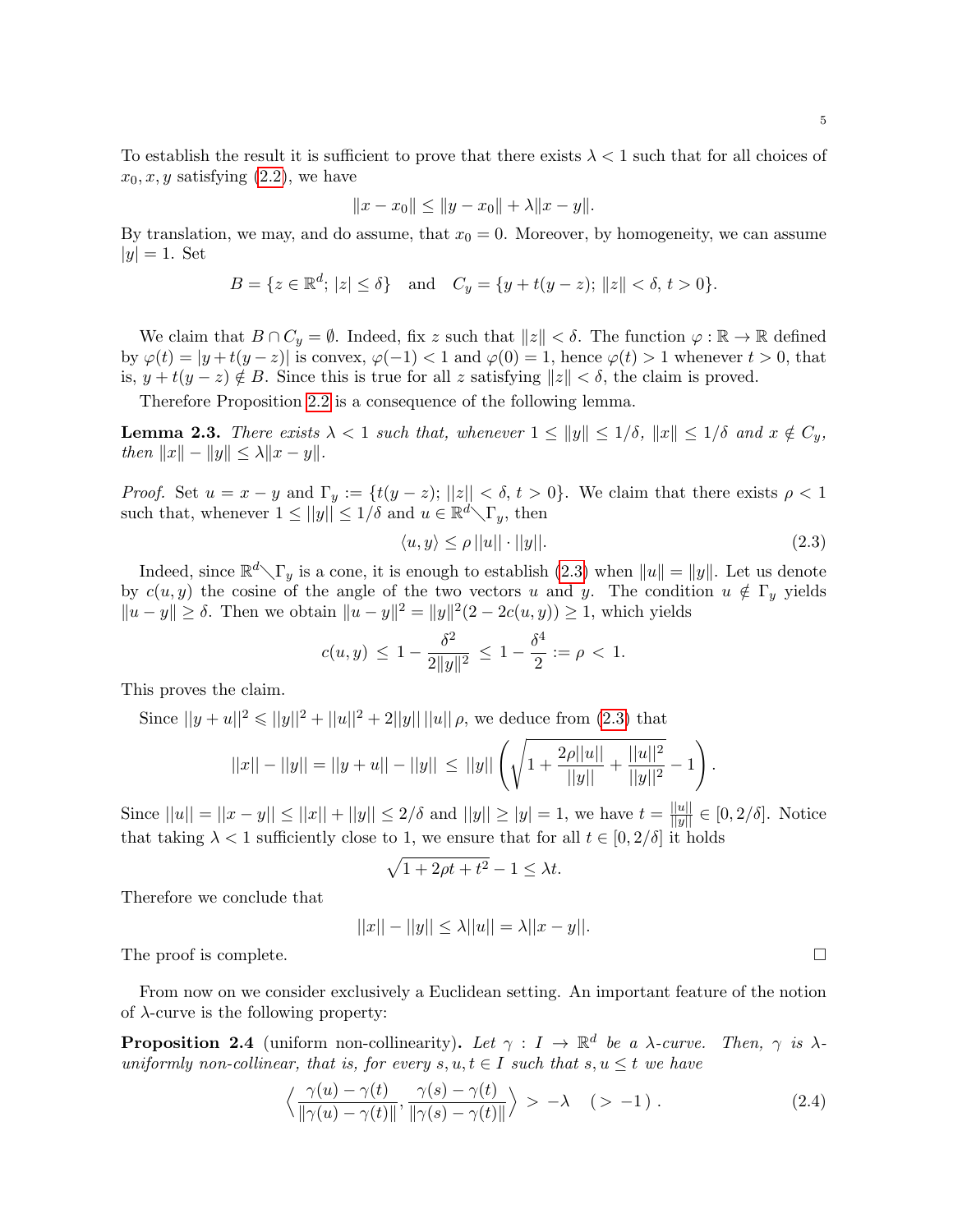*Proof.* Assume that  $u < s < t$ . Because  $\gamma$  is  $\lambda$ -curve we have that

$$
d(\gamma(u),\gamma(s)) \leq d(\gamma(u),\gamma(t)) + \lambda d(\gamma(s),\gamma(t))
$$

Consider the triangle of vertices  $\gamma(t)$ ,  $\gamma(u)$  and  $\gamma(s)$  and set  $c = d(\gamma(u), \gamma(s))$ ,  $a = d(\gamma(u), \gamma(t))$ and  $b = d(\gamma(s), \gamma(t))$ . The previous equation now reads  $c \le a + \lambda b$ , and after squaring both sides we get

<span id="page-5-2"></span>
$$
c^2 \le a^2 + \lambda^2 b^2 + 2\lambda ab. \tag{2.5}
$$

Evoking the law of cosine  $c^2 = a^2 + b^2 - 2ab \cos \varphi$  we deduce

$$
\cos \varphi = \frac{a^2 + b^2 - c^2}{2ab} \stackrel{(2.5)}{\geq} \frac{(1 - \lambda^2)b^2 - 2\lambda ab}{2ab} > -\lambda,
$$

that is, the angle  $\varphi$  between the vectors

$$
\frac{\gamma(u) - \gamma(t)}{\|\gamma(u) - \gamma(t)\|} \quad \text{and} \quad \frac{\gamma(s) - \gamma(t)}{\|\gamma(s) - \gamma(t)\|}
$$

is strictly less than  $\pi - \alpha$  ( $\alpha = \arccos(\lambda)$  is given by [\(1.8\)](#page-3-4)).

Before we proceed, we give the following definition.

<span id="page-5-0"></span>**Definition 2.5** ( $\lambda$ -cone property). Let  $\lambda \in [-1, 1)$  and  $\alpha = \arccos(\lambda)$ . We say that a continuous curve  $\gamma: I \to \mathbb{R}^d$  satisfies the  $\lambda$ -cone property if for every  $t \in I$  and for every  $q_t^+ \in \text{sec}^+(t)$  it holds

<span id="page-5-3"></span>
$$
\left\langle q_t^+, \frac{\gamma(u) - \gamma(t)}{\|\gamma(u) - \gamma(t)\|} \right\rangle \le \lambda, \quad \text{for all } u < t. \tag{2.6}
$$

In other words, recalling [\(1.4\)](#page-2-0), the set  $\Gamma(t) - \gamma(t)$  does not intersect the cone  $C(q_t^+, \alpha)$  directed by  $q_t^+$  and of aperture  $2\alpha$  expect at 0, that is, for every  $t \in I$ 

<span id="page-5-4"></span>
$$
\left(\gamma(t) + \bigcup_{q_t^+ \in \text{sec}^+(t)} C(q_t^+, \alpha)\right) \bigcap \Gamma(t) = \{\gamma(t)\}. \tag{2.7}
$$

We shall now consider a second important feature of the class of (continuous)  $\lambda$ -curves.

<span id="page-5-1"></span>**Proposition 2.6** ( $\lambda$ -curve  $\implies \lambda$ -cone property). Every continuous  $\lambda$ -curve has the  $\lambda$ -cone property.

*Proof.* Fix  $t \in I$ , let  $u < t$ ,  $q_t^+ \in \sec^+(t)$  and choose  $\{t_k\}_k \searrow t$  such that

$$
\frac{\gamma(t_k)-\gamma(t)}{\|\gamma(t_k)-\gamma(t)\|} \longrightarrow q_t^+.
$$

Since  $\gamma$  is a  $\lambda$ -curve we have

$$
\|\gamma(t)-\gamma(u)\|\leq \|\gamma(t_k)-\gamma(u)\|+\lambda\|\gamma(t_k)-\gamma(t)\|,
$$

yielding

$$
\frac{\|\gamma(t_k)-\gamma(u)\|-\|\gamma(t)-\gamma(u)\|}{||\gamma(t_k)-\gamma(t)||}\,\geq\,-\lambda
$$

Set  $\Phi(X) = ||X||$ ,  $X_k = \gamma(t_k) - \gamma(u)$  and  $X = \gamma(t) - \gamma(u)$ . Then the above inequality reads

$$
\frac{\Phi(X_k) - \Phi(X)}{||X_k - X||} \ge -\lambda.
$$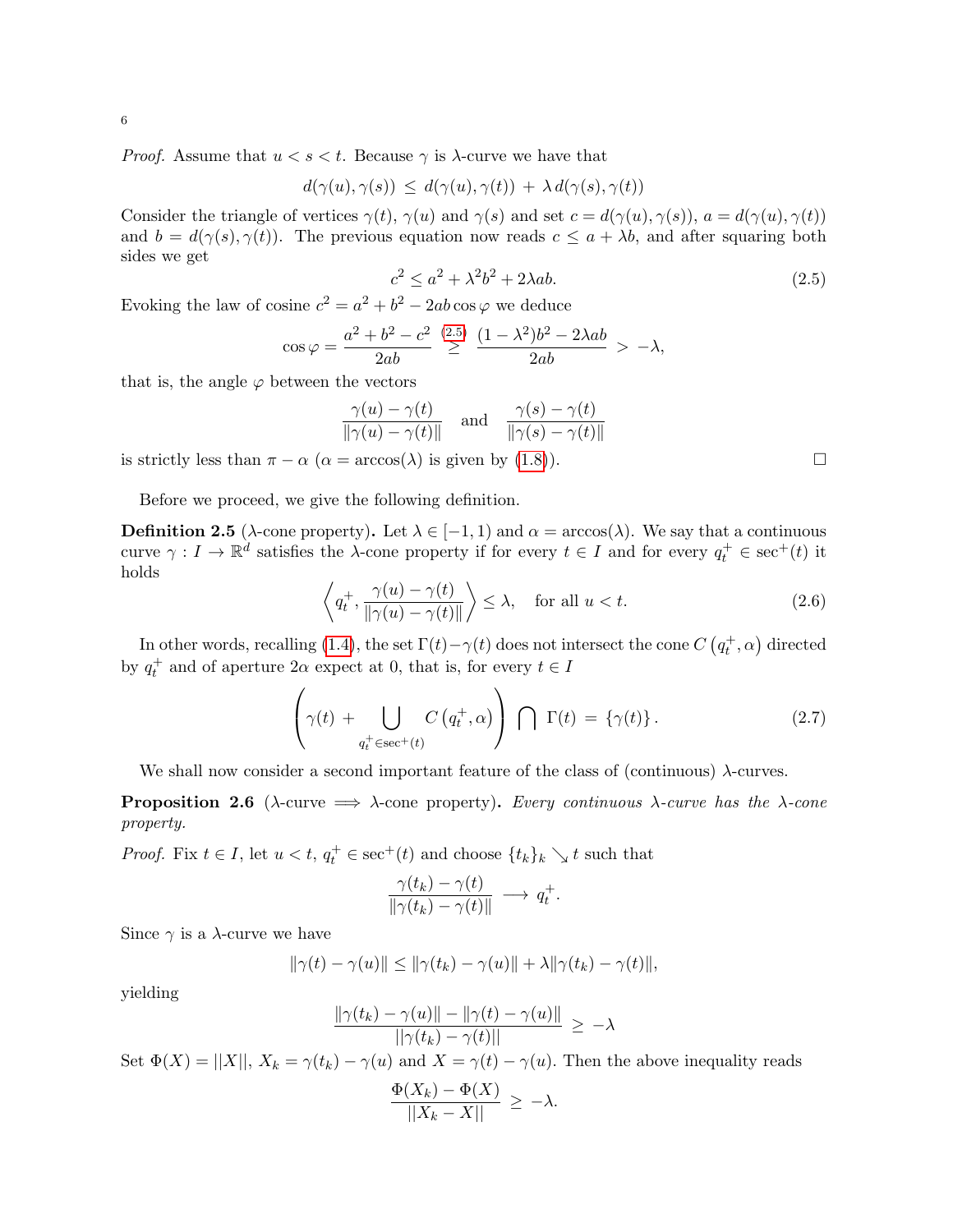Since the norm is differentiable around the segment  $[X, X_k] := \{tX + (1-t)X_k : t \in [0,1]\},\$ applying the Mean Value theorem we obtain  $\theta_k \in [0, 1)$  such that

$$
\Phi(X_k) - \Phi(X) = D\Phi(X + \theta_k(X_k - X))(X_k - X) = \left\langle \frac{X + \theta_k(X_k - X)}{\|X + \theta_k(X_k - X)\|}, X_k - X \right\rangle.
$$

Combining the above formulas and taking the limit as  $k \to \infty$  we get

$$
\left\langle \frac{\gamma(t) - \gamma(u)}{\|\gamma(t) - \gamma(u)\|}, q_t^+ \right\rangle \geq -\lambda.
$$

The above is equivalent to  $(2.6)$  and the proof is complete.

The following example reveals that there exist  $C^1$ curves satisfying the  $\lambda$ -cone property but failing to satisfy the non-collinearity property. Therefore these curves cannot be  $\lambda$ -curves for any value of the parameter  $\lambda \in [-1, 1)$ .

<span id="page-6-0"></span>**Example 2.7.** Let  $\gamma : [-3\pi/2, 1 + \pi] \to \mathbb{R}^3$  be defined by

$$
\gamma(t) = \begin{cases}\n(0, -\sin t, -\cos t), & \text{if } t \in [-3\pi/2, -\pi/2], \\
(-\frac{1}{2}(1 + \cos 2t), 1, \frac{1}{2}\sin 2t), & \text{if } t \in [-\pi/2, 0], \\
(-1, 1, t), & \text{if } t \in [0, 1], \\
(-1, \frac{1}{2}(1 + \cos 2(t - 1)), 1 + \frac{1}{2}\sin 2(t - 1)), & \text{if } t \in [1, 1 + \pi/2], \\
(-\sin(t - 1), 0, 1 + \cos(t - 1)), & \text{if } t \in [1 + \pi/2, 1 + \pi].\n\end{cases}
$$

It is easy to check that  $\gamma$  is  $C^1$ -smooth. Moreover,  $\gamma$  fails to satisfy the non-collinearity property: indeed,  $\gamma(1 + \pi) = (0, 0, 0)$  is the midpoint of the segment  $[\gamma(-3\pi/2), \gamma(-\pi/2)]$ . Hence, by Proposition [2.4,](#page-4-1)  $\gamma$  cannot be a  $\lambda$ -curve for any value of the parameter  $\lambda < 1$ . On the other hand, any tangent line

$$
\{\gamma(t) + s\gamma'(t); \ s \in \mathbb{R}\}
$$

meets the curve  $\{\gamma(\tau); \tau \in [-3\pi/2, 1 + \pi]\}$  only at the point  $\gamma(t)$ . Therefore, by a simple compactness argument, there exists  $\lambda_0 < 1$  for which  $\gamma$  satisfies the  $\lambda_0$ -cone property.



FIGURE 1. Example of a curve with the  $\lambda_0$ -cone property, failing to be  $\lambda$ -curve for any  $\lambda < 1$ .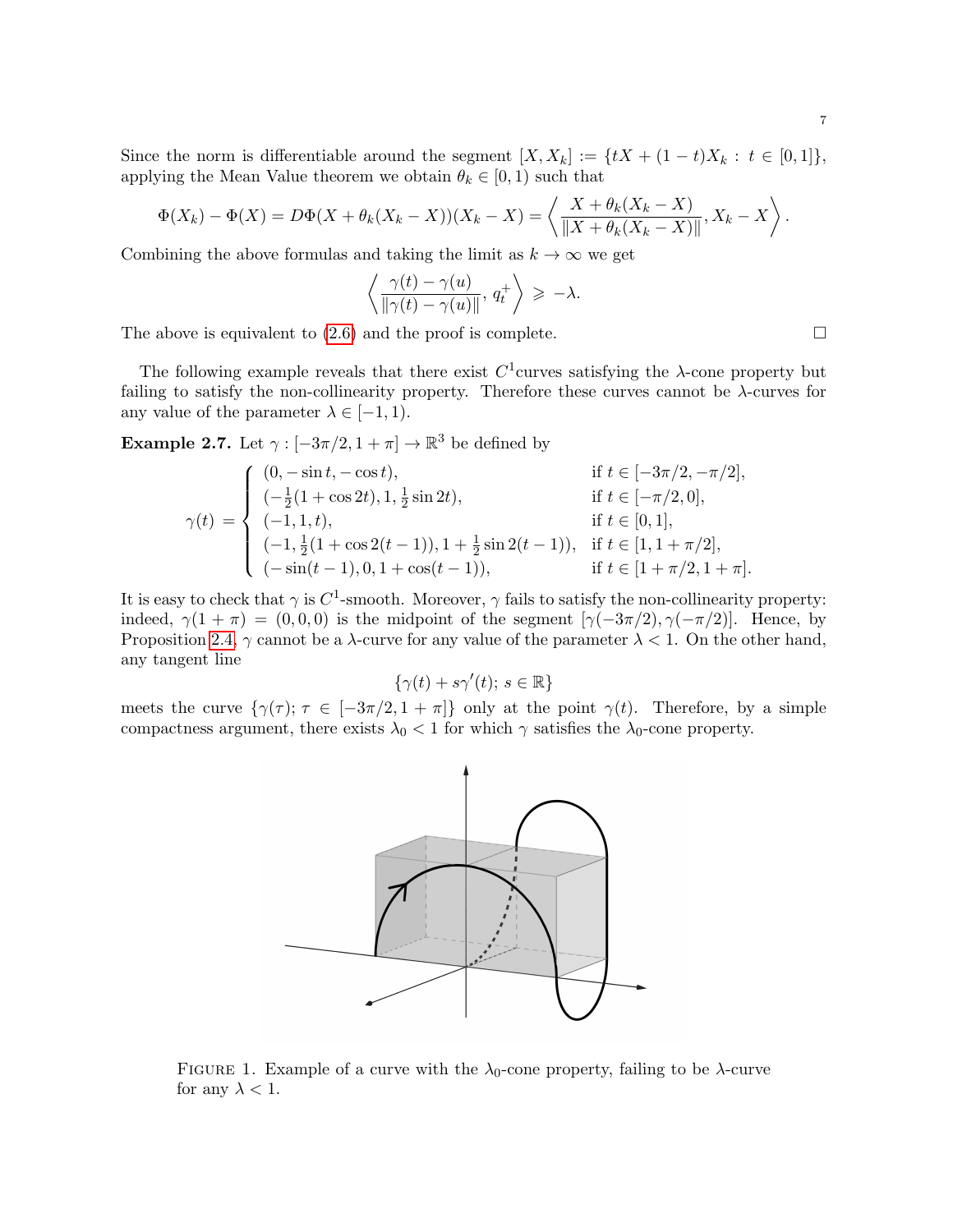## 3. LENGTH OF  $\lambda$ -CURVES

<span id="page-7-0"></span>Before we proceed we recall from [\[3\]](#page-18-5) the following result (we provide a proof for completeness).

<span id="page-7-1"></span>**Lemma 3.1.** Let  $\Sigma \subset \mathbb{S}^{d-1}$  (the unit sphere of  $\mathbb{R}^d$ ,  $d > 1$ ) and assume that for  $\lambda < 1/d$  it holds  $\langle x, x' \rangle \geq -\lambda$ , for all  $x, x' \in \Sigma$ .

Then  $\Sigma$  is contained in a half-sphere (therefore it generates a closed convex pointed cone).

*Proof.* Notice that the conclusion holds if and only if  $0 \notin \text{conv}(\Sigma)$ . Let us assume that  $0 \in \text{conv}(\Sigma)$ . Then by Caratheodory theorem, there exist  $\alpha_0, \alpha_1, \cdots, \alpha_d \geq 0$  and  $x_0, x_1, \cdots, x_d \in$  $\mathbb{S}^{d-1}$  such that

$$
\sum_{i=0}^{d} \alpha_i = 1 \quad \text{and} \quad \sum_{i=0}^{d} \alpha_i x_i = \mathbf{0}.
$$

It follows that for  $j \in \{0, 1, \ldots, d\}$ ,

$$
0 = \langle \mathbf{0}, x_j \rangle = \sum_{i=0}^d \alpha_i \langle x_i, x_j \rangle \ge \alpha_j - \lambda \sum_{i \ne j} \alpha_i = \alpha_j - \lambda (1 - \alpha_j).
$$

Summing up for all  $j \in \{0, 1, \ldots, d\}$  we get  $0 \geq 1 - \lambda(d+1-1)$ , which contradicts the assumption  $\lambda < 1/d$ .

Recalling the notation of [\(1.3\)](#page-2-1), [\(1.7\)](#page-3-5) and [\(1.8\)](#page-3-4), and assuming  $\lambda < 1/d$  we obtain the following result (as a straightforward combination of Lemma [3.1](#page-7-1) with Proposition [2.4\)](#page-4-1).

<span id="page-7-2"></span>**Corollary 3.2** (conical control of the initial part). Let  $-1 \leq \lambda < 1/d$  and  $\alpha = \arccos(\lambda)$ . Then for every  $t \in I$ , the initial part  $\Gamma(t)$  of a  $\lambda$ -curve  $\gamma$  is contained in a closed convex cone  $K(t)$  of aperture at most  $\pi - \alpha$  centered at  $\gamma(t)$ . In other words,

$$
\Gamma(t) \subset \gamma(t) + K(t) \quad and \quad \mathcal{A}(K(t)) \le \pi - \alpha. \tag{3.1}
$$

To sum up, given a continuous  $\lambda$ -curve  $\gamma$ , Proposition [2.6](#page-5-1) ensures that its initial part  $\Gamma(t)$ avoids the union of all cones centered at  $\gamma(t)$  and directed by forward secants of  $\gamma$  at t, see [\(2.7\)](#page-5-4), while Corollary [3.2](#page-7-2) asserts that, provided  $\lambda < 1/d$ , the initial part of the curve  $\Gamma(t)$  is itself contained in the closed convex pointed cone  $\gamma(t) + K(t)$ , centered at  $\gamma(t)$ . The following proposition asserts that an even stronger property is satisfied.

<span id="page-7-3"></span>**Proposition 3.3** (conical split at each t). Let  $\gamma : I \to \mathbb{R}^d$  be a continuous  $\lambda$ -curve, with  $\lambda \in [-1, 1/d)$  and  $\alpha = \arccos(\lambda)$ . Then it holds:

<span id="page-7-4"></span>
$$
\left(\bigcup_{q_t^+ \in \text{sec}^+(t)} C\left(q_t^+, \alpha\right)\right) \bigcap \ K(t) = \{0\}, \qquad \text{for all } t \in I. \tag{3.2}
$$

*Proof.* Assume towards a contradiction that for some  $q_t^+ \in \sec^+(t)$  there exists  $q \in C(q_t^+,\alpha)$  $K(t)$ ,  $q \neq 0$ . This yields, in view of Proposition [2.6,](#page-5-1) that int  $K(t)$  is nonempty. Therefore, since q satisfies the open condition

$$
\langle q_t^+, q \rangle > \lambda = \cos \alpha,
$$

there is no loss of generality to assume that  $q \in \text{int } K(t)$ . Therefore, there exist  $t_1 < t_2 < \ldots <$  $t_d < t$  and  $\{\mu_i\}_{i=1}^d \subset \mathbb{R}_+$  such that

$$
u_i := \frac{\gamma(t_i) - \gamma(t)}{\|\gamma(t_i) - \gamma(t)\|} \quad \text{and} \quad q = \sum_{i=1}^d \mu_i u_i.
$$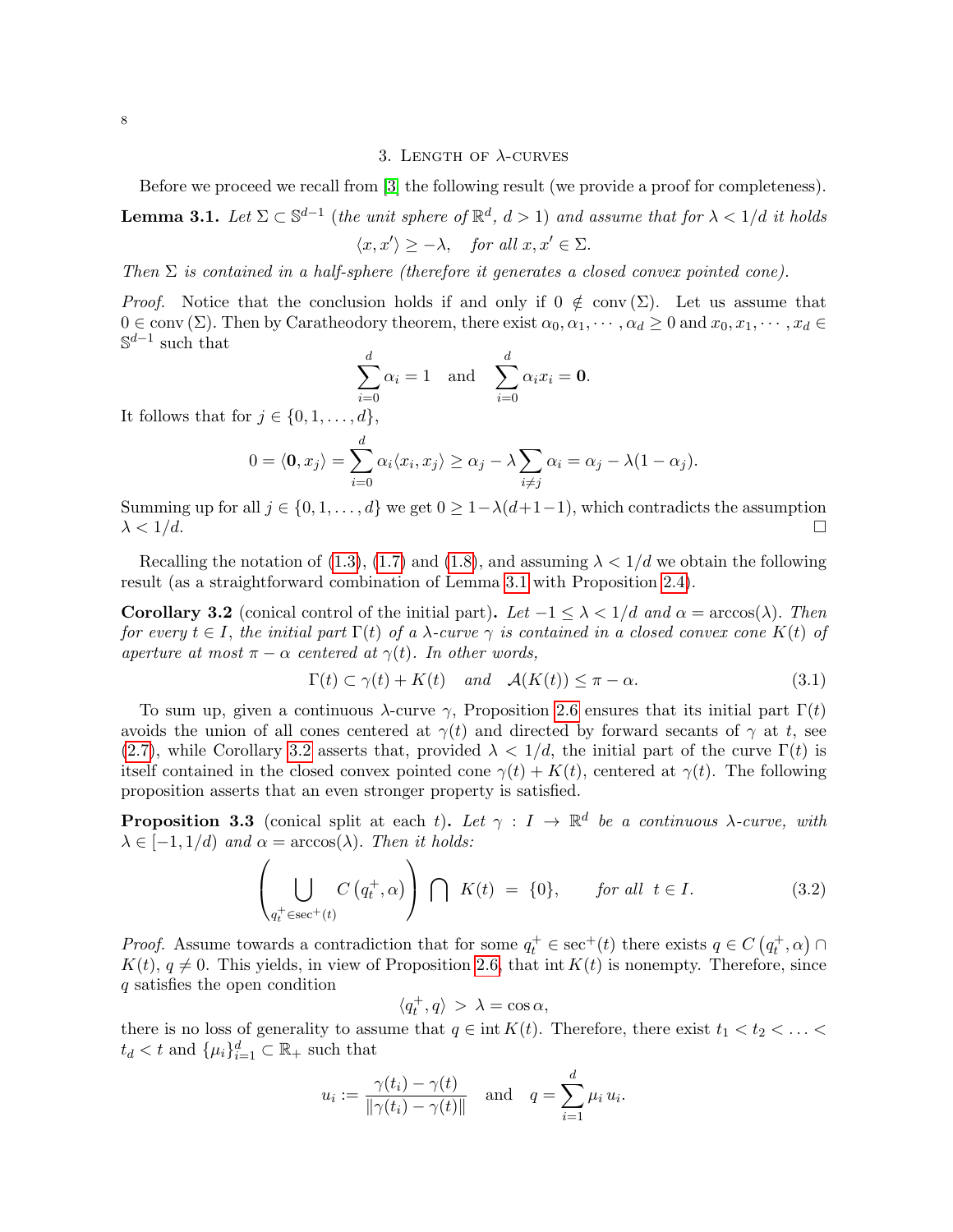Fix  $\varepsilon > 0$  such that  $\langle q_t^+, q \rangle > \lambda + 3\varepsilon$ . By continuity, there exists  $\delta > 0$  such that for all  $s \in (t, t + \delta)$ the vectors

$$
\tilde{u}_i := \frac{\gamma(t_i) - \gamma(s)}{\|\gamma(t_i) - \gamma(s)\|}, \quad i \in \{1, \dots, d\},\
$$

are sufficiently close to  ${u_i}_{i=1}^d$  to ensure that

$$
\langle q_t^+, \tilde{q} \rangle > \lambda + 2\varepsilon
$$
, where  $\tilde{q} = \sum_{i=1}^n \mu_i \tilde{u}_i$ .

Take now  $s \in (t, t + \delta)$  in a way that the vector  $\hat{q} = (\|\gamma(s) - \gamma(t)\|)^{-1} (\gamma(s) - \gamma(t))$  is sufficiently close to the secant  $q_t^+$  so that  $\langle \hat{q}, \tilde{q} \rangle > \lambda + \varepsilon$  or equivalently,  $\langle -\hat{q}, \tilde{q} \rangle < -\lambda - \varepsilon$ . Since  $\tilde{q}, -\hat{q} \in$  $K(s) \cap \mathbb{S}^{d-1}$ , we deduce that  $\mathcal{A}(K(s)) > \pi - \alpha$ , which contradicts Corollary [3.2](#page-7-2) for  $s = t$ .  $\Box$ 

We shall finally need the following lemma.

<span id="page-8-3"></span>**Lemma 3.4.** Let  $\gamma: I \to \mathbb{R}^d$  be a continuous  $\lambda$ -curve, with  $\lambda \in [-1, 1/d)$  and  $\alpha = \arccos(\lambda)$ . Then there exists  $\rho > 0$  such that for every  $t \in I$  and  $q_t^+ \in \sec^+(t)$ , there exists  $\xi_t \in \mathbb{S}^{d-1}$ satisfying

<span id="page-8-2"></span>
$$
\langle \xi_t, u \rangle \le -\rho < 0, \quad \text{for all } u \in K(t) \tag{3.3}
$$

and

<span id="page-8-1"></span>
$$
\langle \xi_t, q_t^+ \rangle \ge \rho > 0. \tag{3.4}
$$

*Proof.* Let  $\delta \leq \sqrt{2(1-\lambda)}$  and  $\rho = \delta/2$ . Then for every  $t \in I$  and  $q_t^+ \in \text{sec}^+(t)$ , we have  $\mathbb{S}^{d-1}\cap B(q_t^+,\delta)\subset C(q_t^+,\alpha)$ . We deduce from Proposition [3.3](#page-7-3) that the  $\delta$ -enlargement of the cone  $K(t)$  satisfies:

$$
K(t)_{\delta} \cap \sec^+(t) = \emptyset.
$$

Setting  $\tilde{N}(t) = (K(t)_{\delta})^o$  and  $N(t) = K(t)^o$  (the polar of  $K(t)_{\delta}$  and  $K(t)$  respectively), we deduce by  $(1.2)$  that

$$
\bar{B}(\xi,\delta) \cap \mathbb{S}^{d-1} \subset N(t), \quad \text{for every } \xi \in \tilde{N}(t) \cap \mathbb{S}^{d-1}.
$$
 (3.5)

Let us now fix  $q_t^+ \in \sec^+(t)$ . Then by the bipolar theorem we get  $q_t^+ \notin \tilde{N}(t)^o = K(t)_{\delta}$ , that is, there exists  $\tilde{\xi} \in \tilde{N}(t) \cap \mathbb{S}^{d-1}$  such that  $\langle \tilde{\xi}, q_t^+ \rangle > 0$ . Maximizing the functional  $q_t^+$  over the closed ball  $\bar{B}(\tilde{\xi}, \rho)$  we obtain  $\xi_t \in \mathbb{S}^{d-1}$  such that  $(3.4)$  holds. Since  $B(\xi_t, \rho) \subset B(\tilde{\xi}, \delta) \subset N(t)$ , we easily deduce that  $(3.3)$  also holds.

We are now ready to prove the main result of this section.

<span id="page-8-0"></span>**Theorem 3.5** (rectifiability). Every continuous  $\lambda$ -curve  $\gamma : I \to \mathbb{R}^d$  with  $\lambda < 1/d$  is rectifiable. In particular, bounded  $\lambda$ -curves with  $\lambda < 1/d$  have finite length.

*Proof.* We may assume that  $I = [0, +\infty)$  and that  $\gamma$  is bounded. Set  $\eta = \rho/3$ , where  $\rho$  is given by Lemma [3.4.](#page-8-3) Since  $\mathbb{S}^{d-1}$  is compact, there exists an  $\eta$ -net  $\mathcal{F} := \{\xi_1, \cdots, \xi_N\}$ , satisfying that for every  $v \in \mathbb{S}^{d-1}$ , there exists  $i \in \{1, \cdots, N\}$  such that  $\langle v, \xi_i \rangle > \eta$  (that is, v is  $\eta$ -close to some  $\xi_i \in \mathcal{F}$ ). Then we deduce from Lemma [3.4](#page-8-3) that for every  $t \in I$  and  $q_t^+ \in \text{sec}^+(t)$ , there exists  $\xi_i \in \mathcal{F}$  such that

<span id="page-8-4"></span>
$$
\langle \xi_i, q^+ \rangle > 2\eta
$$
 and  $\langle \xi_i, u \rangle \le -2\eta < 0$ , for all  $u \in K(t)$ . (3.6)

Reasoning by contradiction we can prove the existence of some  $\delta_t > 0$  such that for every  $s \in [t, t + \delta_t)$  there exists  $q_{t,s}^+ \in \text{sec}^+(t)$  such that

$$
\left\| \frac{\gamma(s) - \gamma(t)}{||\gamma(s) - \gamma(t)||} - q_{t,s}^+ \right\| < \eta. \tag{3.7}
$$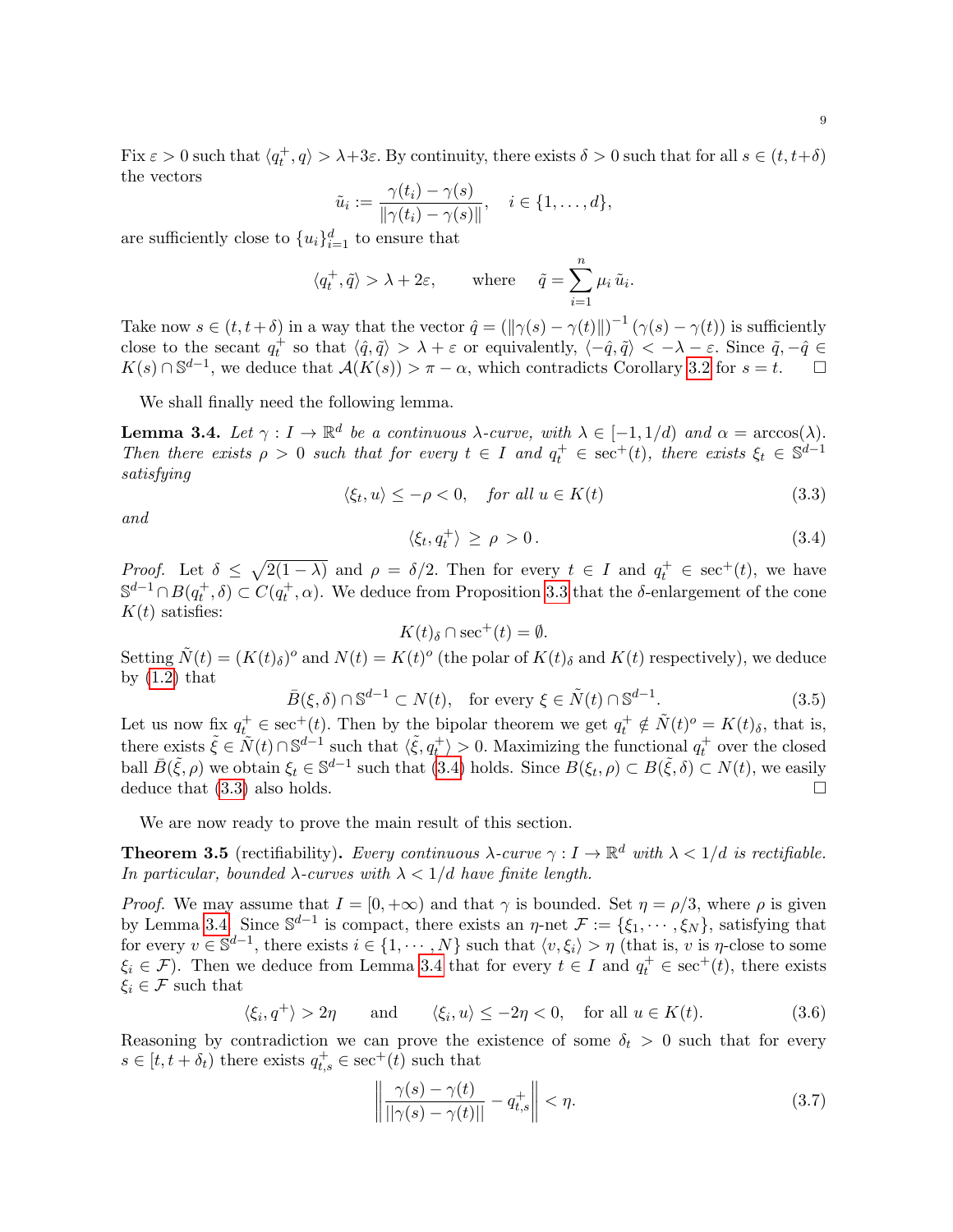

FIGURE 2. The initial part of the curve generates the cone  $K(t)$  (in blue) with aperture  $A(K(t)) \leq \pi - \alpha$  and avoids the cone generated by the positive secants (in red).

Combining the above we deduce that for every  $t \in I$  and  $s \in [t, t + \delta_t)$ , there exists  $\xi_i \in \mathcal{F}$  such that

<span id="page-9-0"></span>
$$
\langle \xi_i, \gamma(s) - \gamma(t) \rangle \ge \eta \, \|\gamma(s) - \gamma(t)\|.\tag{3.8}
$$

On the other hand, it follows directly from [\(3.6\)](#page-8-4) that for every  $\tau \in [0, t)$ 

<span id="page-9-1"></span>
$$
\langle \xi_i, \gamma(t) - \gamma(\tau) \rangle \ge \eta \, \|\gamma(t) - \gamma(\tau)\|.\tag{3.9}
$$

Considering for  $i \in \{1, ..., N\}$  the projection operator

$$
\begin{cases} \pi_i : \mathbb{R}^d \to \mathbb{R}\xi_i \\ \pi_i(x) = \langle \xi_i, x \rangle \xi_i \end{cases}
$$

we define  $W_i(t)$  to be the width of the projection of the initial part of the curve  $\Gamma(t)$  onto  $\mathbb{R}\xi_i$ , that is,

$$
W_i(t) := \mathcal{H}^1(\pi_i(\Gamma(t))), \quad t \in I,
$$

where  $\mathcal{H}^1$  denotes the 1-dimensional Lebesgue measure. Notice that  $\mathcal{H}^1(\pi_i(\Gamma(t)))$  is simply the length of the bounded interval  $\pi_i(\Gamma(t))$  of  $\mathbb{R}\xi_i$ . It follows readily that for every  $i \in \{1, ..., N\}$ the function  $t \mapsto W_i(\tau)$  is non-decreasing on  $[0, T_{\infty})$  and bounded above by  $r := \text{diam}(\gamma(I)).$ Therefore, the function

$$
W_{\mathcal{F}}(t) := \sum_{i=1}^N W_i(t),
$$

is non-decreasing on I and bounded above by  $Nr$ . We now deduce from [\(3.8\)](#page-9-0) and [\(3.9\)](#page-9-1) that for every  $t \in I$  there exists  $\delta_t > 0$  such that for all  $s \in [t, t + \delta_t)$  we have

<span id="page-9-3"></span>
$$
W_{\mathcal{F}}(s) - W_{\mathcal{F}}(t) \ge \eta \|\gamma(s) - \gamma(t)\|.
$$
\n(3.10)

The result follows via a standard argument if we establish that for any  $a, b \in I$  with  $a < b$  it holds:

<span id="page-9-2"></span>
$$
W_{\mathcal{F}}(b) - W_{\mathcal{F}}(a) \ge \eta \|\gamma(b) - \gamma(a)\|.
$$
\n(3.11)

Let us assume, towards a contradiction, that  $(3.11)$  does not hold, that is,

 $W_{\mathcal{F}}(b) - W_{\mathcal{F}}(a) + \varepsilon < \eta \|\gamma(b) - \gamma(a)\|, \text{ for some } \varepsilon > 0.$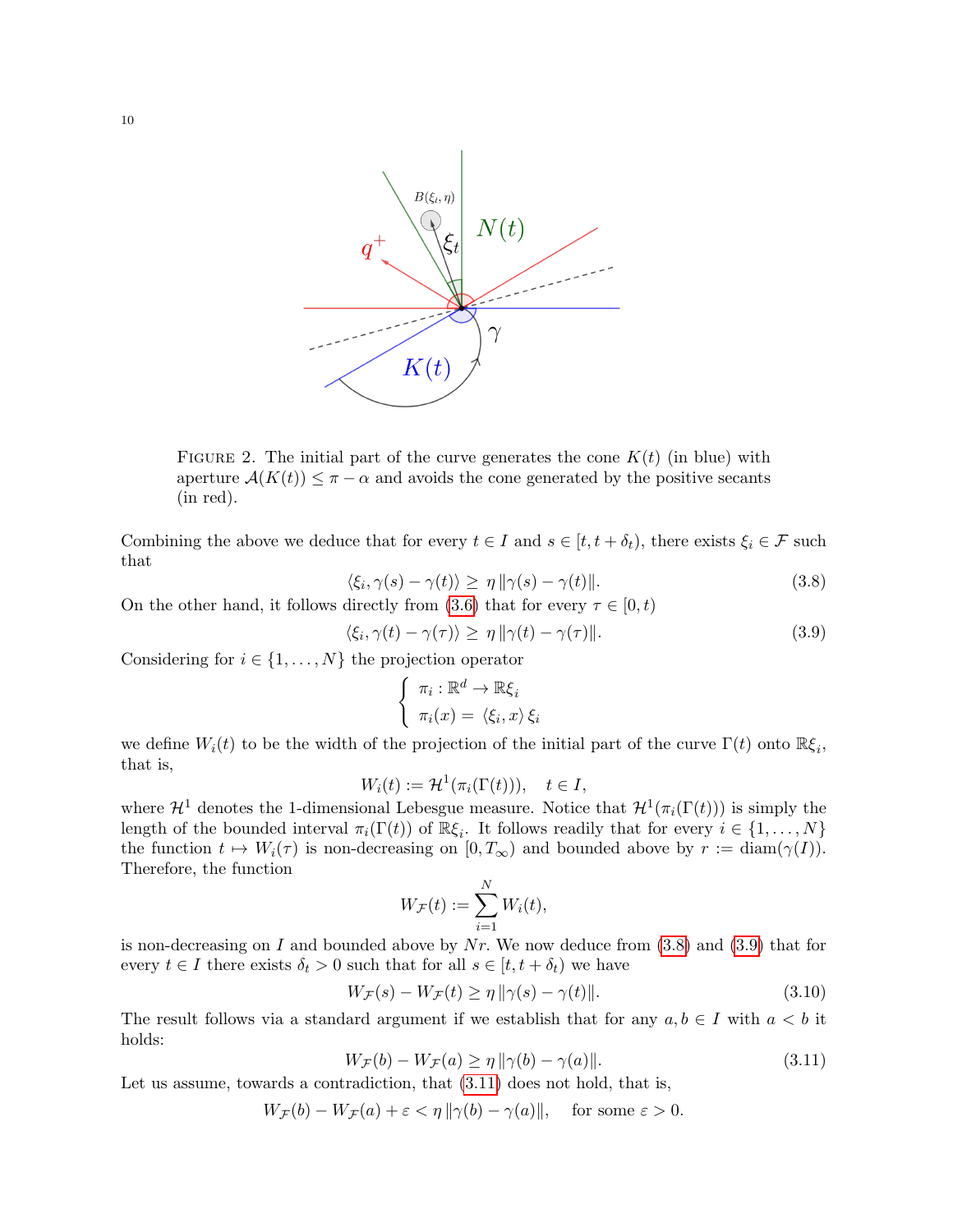Set  $\sigma(t) = \sup\{s > t : (3.10) \text{ holds}\},\$  $\sigma(t) = \sup\{s > t : (3.10) \text{ holds}\},\$  $\sigma(t) = \sup\{s > t : (3.10) \text{ holds}\},\$ for  $t \in [a, b)$ . Then our assumption yields that for every  $t \in [a, b)$  we have  $a \leq t + \delta_t \leq \sigma(t) < b$ . Using transfinite induction we construct a (necessarily) countable set  $\Lambda = \{t_\mu\}_{\mu \leq \hat{\varsigma}}$  by setting  $t_1 = a, t_\mu = \sigma(t_{\mu}^-)$  if  $\mu = \mu^- + 1$  is a successor ordinal, and  $t_{\mu} = \sup\{t_{\nu} : \nu < \mu\}$  if  $\mu$  is a limit ordinal and we stop when  $t_{\hat{\zeta}} = b$ . Let now  $\{\varepsilon_n\}_{n \in \mathbb{N}} \subset (0, \varepsilon)$ with  $\sum_{n\in\mathbb{N}}\varepsilon_n=\varepsilon\eta^{-1}$ . Let  $i:\Lambda\to\mathbb{N}$  be an injection of  $\Lambda$  into  $\mathbb{N}$ . Then denoting by  $\mu^+$  the successor of  $\mu$ , we obtain by continuity, that for each ordinal  $\mu$  there exists  $t_{\mu} \leq s_{\mu} < \sigma(t_{\mu}) := t_{\mu}$ + such that  $\|\gamma(s_\mu) - \gamma(t_{\mu^+})\| < \varepsilon_{i(\mu)}$ . We deduce by [\(3.10\)](#page-9-3):

$$
\|\gamma(b) - \gamma(a)\| \le \sum_{\mu \in \Lambda} \|\gamma(t_{\mu^+}) - \gamma(t_{\mu})\| \le \sum_{\mu \in \Lambda} \left(\|\gamma(s_{\mu}) - \gamma(t_{\mu})\| + \varepsilon_{i(\mu)}\right)
$$
  

$$
\le \frac{1}{\eta} \left( \sum_{\mu \in \Lambda} \left(W_{\mathcal{F}}(s_{\mu}) - W_{\mathcal{F}}(t_{\mu})\right) + \varepsilon \right) \le \frac{1}{\eta} \left(W_{\mathcal{F}}(b) - W_{\mathcal{F}}(a) + \varepsilon\right),
$$
  
which contradicts (3.11).

**Remark 3.6** (universal constant). The above proof reveals that the length  $\ell(\gamma)$  of any  $\lambda$ -curve lying in a set of diameter r is bounded by the quantity  $N \cdot \eta^{-1} \cdot r$ . Since the constant  $\eta > 0$  is determined in Lemma [3.4,](#page-8-3) it only depends on  $\lambda$  and the dimension d of the space (in particular, it is independent of the specific  $\lambda$ -curve  $\gamma$ ). Since N (the cardinality of the net F) also depends exclusively on  $\eta$  and the dimension d, we conclude that for a given  $\lambda \in [-1, 1/d)$  there exists a prior bound for the lengths of all  $\lambda$ -curves  $\gamma$  lying inside a prescribed bounded subset of  $\mathbb{R}^d$ .

<span id="page-10-2"></span>Remark 3.7 (Double cone property). A close inspection of Theorem [3.5](#page-8-0) shows that the proof depends exclusively on  $(3.3)$ – $(3.4)$  which in turn depend on  $(3.2)$ . Therefore, every bounded continuous curve  $\gamma$  satisfying [\(3.2\)](#page-7-4) has finite length.

## 4. A BOUNDED CURVE WITH THE  $\lambda$ -CONE PROPERTY AND INFINITE LENGTH

<span id="page-10-0"></span>In this section we consider continuous right differentiable curves  $\gamma: I \to \mathbb{R}^d$  satisfying the λ-cone property (Definition [2.5\)](#page-5-0). In the sequel we denote by  $\gamma'(\tau)$  the right derivative of  $\gamma$  at the point  $\tau$  and we assume this derivative is nonzero. Observe that in this case we have

$$
\sec^+(t) = \left\{ \frac{\gamma'(t)}{\|\gamma'(t)\|} \right\}.
$$

So  $\gamma$  satisfies the  $\lambda$ -cone property if, for all  $t, \tau \in I$  with  $t < \tau$ , [\(2.6\)](#page-5-3) holds, or equivalently:

$$
\langle \gamma'(\tau), \gamma(t) - \gamma(\tau) \rangle \leq \lambda ||\gamma'(\tau)|| \, ||\gamma(t) - \gamma(\tau)||.
$$

This means that the angle between the vectors  $\gamma'(\tau)$  and  $\gamma(t) - \gamma(\tau)$  is greater or equal to  $\alpha$ , where  $\alpha = \arccos(\lambda)$ . We simplify the notation by setting

<span id="page-10-1"></span>
$$
C(t, \alpha) := \gamma(t) + C\left(\frac{\gamma'(t)}{\|\gamma'(t)\|}, \alpha\right). \tag{4.1}
$$

A curve  $\gamma$  satisfying the above property will be also called a  $\lambda$ -eel. The reason is as follows: the set  $\Gamma(\tau) := {\gamma(t) : t \in I, t < \tau}$  is the apparent body (or tail) of a  $\lambda$ -eel at time  $\tau$  going out of a hole. The cone  $C(\tau, \alpha)$  represents what the  $\lambda$ -eel can see at time  $\tau$ . The  $\lambda$ -cone property just says that the  $\lambda$ -eel never sees its apparent tail. Notice that  $\pi/2$ -eels correspond to self-expanded curves.Therefore, if the range of  $\gamma$  is bounded and  $\gamma$  is a  $\pi/2$ -eel, then its length is finite ([\[3\]](#page-18-5), [\[7\]](#page-18-3)).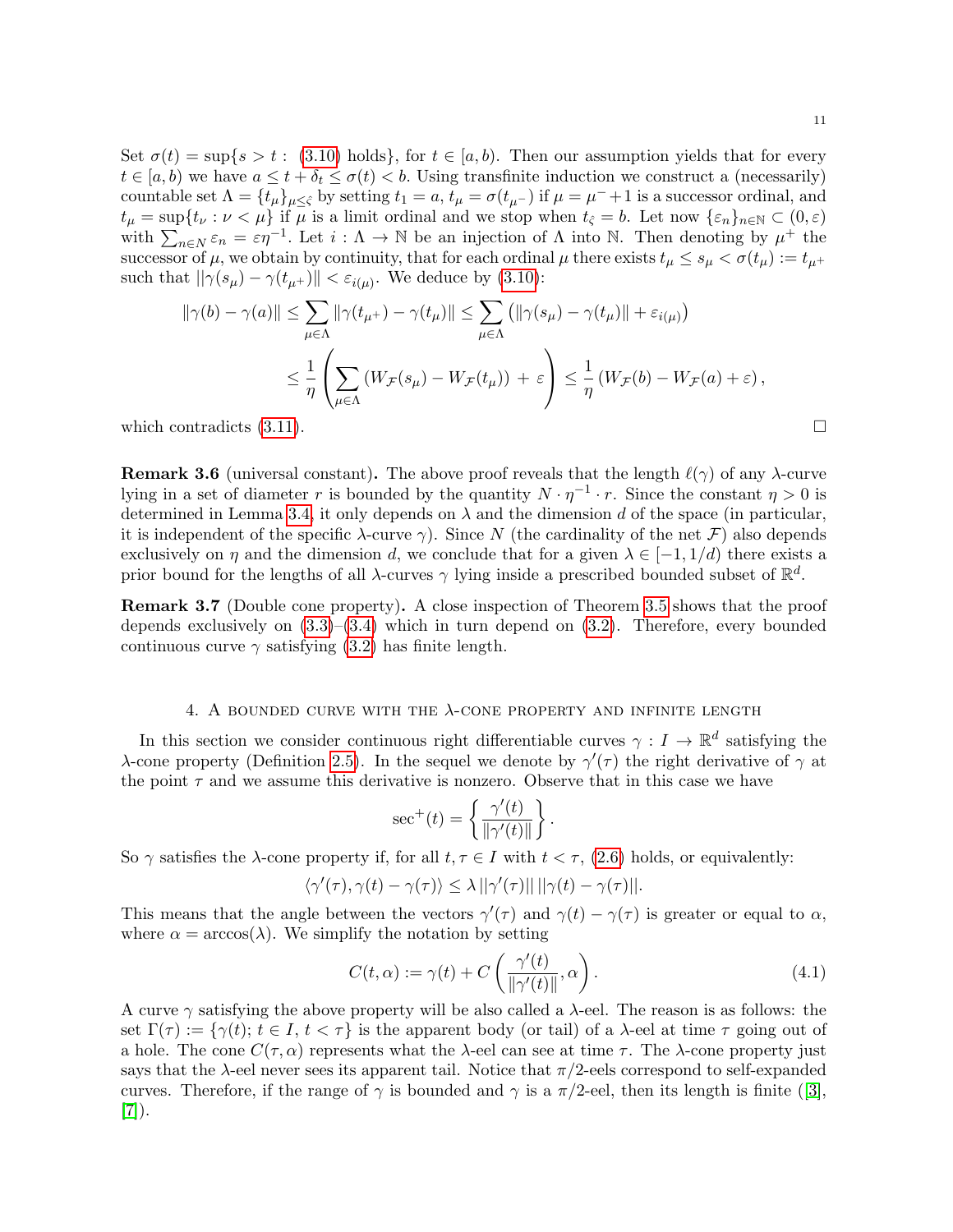Recall from the introduction that a curve  $\gamma$  is self-expanded if for all  $\tau \in I$ , the map  $t \mapsto$  $d(\gamma(t), \gamma(\tau))$  is non decreasing on  $I \cap [\tau, +\infty)$ . The following lemma illustrates that one can also associate a Lyapunov function to  $\lambda$ -eels.

**Lemma 4.1.** If  $\gamma: I \to \mathbb{R}^d$  is a  $\lambda$ -eel, then the function

$$
t \mapsto \|\gamma(t_1) - \gamma(t)\| + \lambda \ell(\gamma_{|[t_1,t]})
$$

is non-decreasing on  $I \cap [t_1, \infty)$ .

Proof. By definition,

$$
\frac{d}{d\tau}(\|\gamma(\tau)-\gamma(t)\|)=\left\langle\gamma'(\tau),\frac{\gamma(\tau)-\gamma(t)}{\|\gamma(\tau)-\gamma(t)\|}\right\rangle\geq -\lambda\|\gamma'(\tau)\|\quad\forall\,t<\tau.
$$

For  $t < t_1 < t_2$ , integrating for  $\tau \in [t_2, t_3]$  we obtain

$$
\int_{t_2}^{t_3} \frac{d}{d\tau} (\|\gamma(\tau) - \gamma(t)\|) d\tau \ge -\lambda \int_{t_2}^{t_3} \|\gamma'(s)\| ds \quad \forall \, t < \tau,
$$

which implies

 $\|\gamma(t_3) - \gamma(t)\| - \|\gamma(t_2) - \gamma(t)\| \geq -\lambda \ell(\gamma_{|[t_2,t_3]}).$ 

Since  $\ell(\gamma_{|[t_2,t_3]}) = \ell(\gamma_{|[t_1,t_3]}) - \ell(\gamma_{|[t_1,t_2]})$  the conclusion follows.

Our main aim now is to prove the following result.

<span id="page-11-1"></span>**Theorem 4.2** ( $\lambda$ -eel of infinite length). Assume  $\lambda = \frac{1}{\sqrt{2}}$  $\frac{1}{5}$  (*i.e.*  $\alpha = \arccos \frac{1}{\sqrt{2}}$  $\frac{1}{5}$ ), and let  $B =$  $\overline{B}(0,1)$  the unit ball of  $\mathbb{R}^3$ . Then, there exists a  $\lambda$ -eel  $\gamma : [0,+\infty) \to B$  of infinite length. Moreover  $\lim_{t\to\infty} \gamma(t)$  exists.

The proof of Theorem [4.2](#page-11-1) is constructive: the construction will be carried out in three steps organized in subsections. Let us mention that the result remains true if we require  $\gamma$  to be  $\mathcal{C}^1$ -smooth (and probably even  $\mathcal{C}^{\infty}$ -smooth), but the construction would then become less transparent. Before we proceed, let us make the following remark.

**Remark 4.3.** Let us denote by  $\lambda_*$  the infimum of all  $\lambda$  for which there exists a bounded  $\lambda$ -eel of infinite length inside the unit ball of  $\mathbb{R}^3$ . Since for  $\lambda = 0$  we obtain a self-expanded curve, it follows from the above theorem that  $0 \leq \lambda_* \leq \frac{1}{\sqrt{2}}$  $\frac{1}{5}$ . Notice that we cannot readily conclude that  $\lambda_*$  is strictly greater than 0. (Nonetheless, according to [\[8\]](#page-18-4) or [\[3\]](#page-18-5), for  $\lambda = 0$  bounded  $\lambda$ -eels have finite length.)

<span id="page-11-0"></span>4.1. **Helicoidal maps.** Let us start by constructing a helicoidal curve along the  $z$ -axis, which is self-expanded.

<span id="page-11-3"></span>**Lemma 4.4.** There exists a positive constant  $\mu < 1/2$  such that, if  $\gamma : \mathbb{R} \to \mathbb{R}^3$  is a spiral of the form

<span id="page-11-2"></span>
$$
\gamma(t) = (r \cos t, r \sin t, \mu rt), \quad t \in \mathbb{R}, \tag{4.2}
$$

then  $\gamma$  is self-expanded (hence  $\gamma$  satisfies the  $\lambda$ -cone property for all  $\lambda \in [0,1)$ ).

*Proof.* Let  $\gamma : \mathbb{R} \to \mathbb{R}^3$  be a spiral along a cylinder of radius  $r > 0$  of the form [\(4.2\)](#page-11-2) and let us show that  $\gamma$  is a self-expanded curve. By symmetry, this amounts to verify that

$$
a(t) := \langle \gamma'(0), \gamma(t) - \gamma(0) \rangle \le 0, \quad \text{for all } t < 0.
$$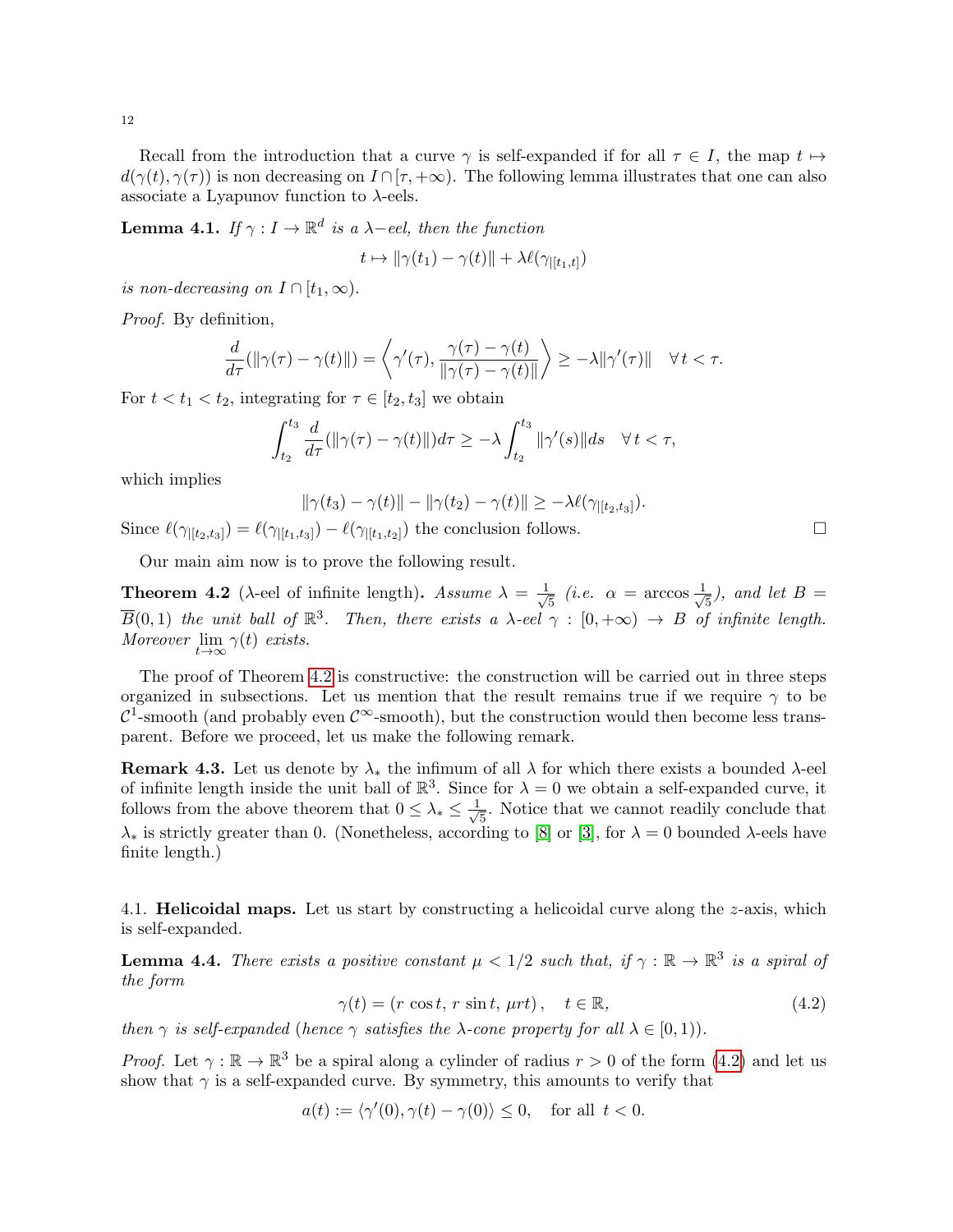We check easily that  $\gamma(0) = (r, 0, 0)$  and  $\dot{\gamma}(0) = (0, r, \mu r)$ , so that  $a(t) = r^2(\sin t + \mu^2 t)$ . Since  $\sup \{-t^{-1}\sin t : t < 0\} < 1/4$ , we deduce that there exists  $\mu < \frac{1}{2}$  such that the curve  $\gamma$  is  $\text{self-expanded.}$ 

**Notation.** Throughout this subsection,  $\gamma$  will refer to the curve given in Lemma [4.4](#page-11-3) and  $\mu < 1/2$  will be the constant fixed there.

The following lemma says that the curve  $\gamma$  constructed in the previous lemma satisfies that for each  $\tau$ , the associated cone  $C(t, \alpha)$ ,  $\alpha = \arccos(1/\sqrt{5})$  does not meet the z-axis, that is, the axis of evolution of the spiral curve.

**Lemma 4.5.** Let  $\gamma : \mathbb{R} \to \mathbb{R}^3$  be a spiral of the form [\(4.2\)](#page-11-2). If  $\lambda = 1/3$ √ 5 and  $\alpha = \arccos(\lambda)$ , then the cone  $C(t, \alpha)$  does not intersect the line parametrized by  $\ell(z) = (0, 0, z)$ .

*Proof.* Under the notation of the previous lemma, it is enough to verify that for all  $z \in \mathbb{R}$ 

$$
\langle \gamma'(0), \ell(z) - \gamma(0) \rangle \leq \frac{1}{\sqrt{5}} ||\dot{\gamma}(0)|| ||\ell(z) - \gamma(0)||.
$$

The above condition reads

$$
\mu rz \le \frac{1}{\sqrt{5}} \sqrt{r^2 (1 + \mu^2)} \sqrt{r^2 + z^2}, \qquad \text{for all } z \in \mathbb{R},
$$
 (4.3)

or equivalently,

<span id="page-12-0"></span>
$$
\frac{(z/r)}{\sqrt{1+(z/r)^2}} \le \frac{\sqrt{(1+\mu^2)}}{\mu\sqrt{5}}, \qquad \text{for all } z \in \mathbb{R}.
$$
 (4.4)

Since  $t \mapsto t^{-1} \sqrt{ }$  $\overline{1+t^2}$  is decreasing for  $t>0$  and  $\mu < 1/2$ , we have  $\mu^{-1}\sqrt{1+\mu^2} >$ √ 5, therefore  $(4.4)$  is satisfied.

We shall now enhance in the above construction to deduce that the cone  $C(\tau, \alpha)$  avoids a thin (infinite) cylinder

$$
Cyl(r_0) = \{(x, y, z) \in \mathbb{R}^3; x^2 + y^2 = r_0^2, z \in \mathbb{R}\}\
$$

containing the z-axis. Indeed, taking  $r_0 \ll r$  the above cylinder is very close to the z-axis, therefore we obtain (almost) the same result as before. This is formulated in the next lemma.

<span id="page-12-1"></span>**Lemma 4.6.** There exists an integer  $N \geq 2$  such that whenever  $r = Nr_0$  and  $\alpha = \arccos 1$ √ 5, we have:

$$
C(\alpha, \tau) \cap Cyl(r_0) = \emptyset
$$
, for all  $\tau \ge 0$ .

*Proof.* We consider again the curve  $\gamma$  given by [\(4.2\)](#page-11-2). Thanks to the symmetry, it is enough to check the assertion for  $\tau = 0$ . Therefore, for  $\sigma(\theta, z) = (r_0 \cos \theta, r_0 \sin \theta, z)$ , it is enough to verify

$$
\langle \gamma'(0), \sigma(\theta, z) - \gamma(0) \rangle \le \cos \alpha \, ||\gamma'(0)|| \, ||\sigma(\theta, z) - \gamma(0)|| \qquad \forall \theta \in [0, 2\pi], \, \forall z \ge 0,
$$

where  $\gamma(0) = (r, 0, 0)$  and  $\gamma'(0) = (0, r, \mu r)$ . The above condition reads

$$
rr_0 \sin \theta + \mu rz \le \cos \alpha \sqrt{r^2 (1 + \mu^2)} \sqrt{(r_0 \cos \theta - r)^2 + r_0^2 \sin^2 \theta + z^2} \quad \forall \theta \in [0, 2\pi], \forall z \ge 0.
$$

Dividing by  $rr_0$ , setting  $w = z/r_0$ , and since  $\cos \alpha = 1/$ 5, we deduce

$$
\sin \theta + \mu w \le \frac{1}{\sqrt{5}} \sqrt{1 + \mu^2} \sqrt{\left(\frac{r}{r_0} - 1\right)^2 + 2\frac{r}{r_0} (1 - \cos \theta) + w^2}.
$$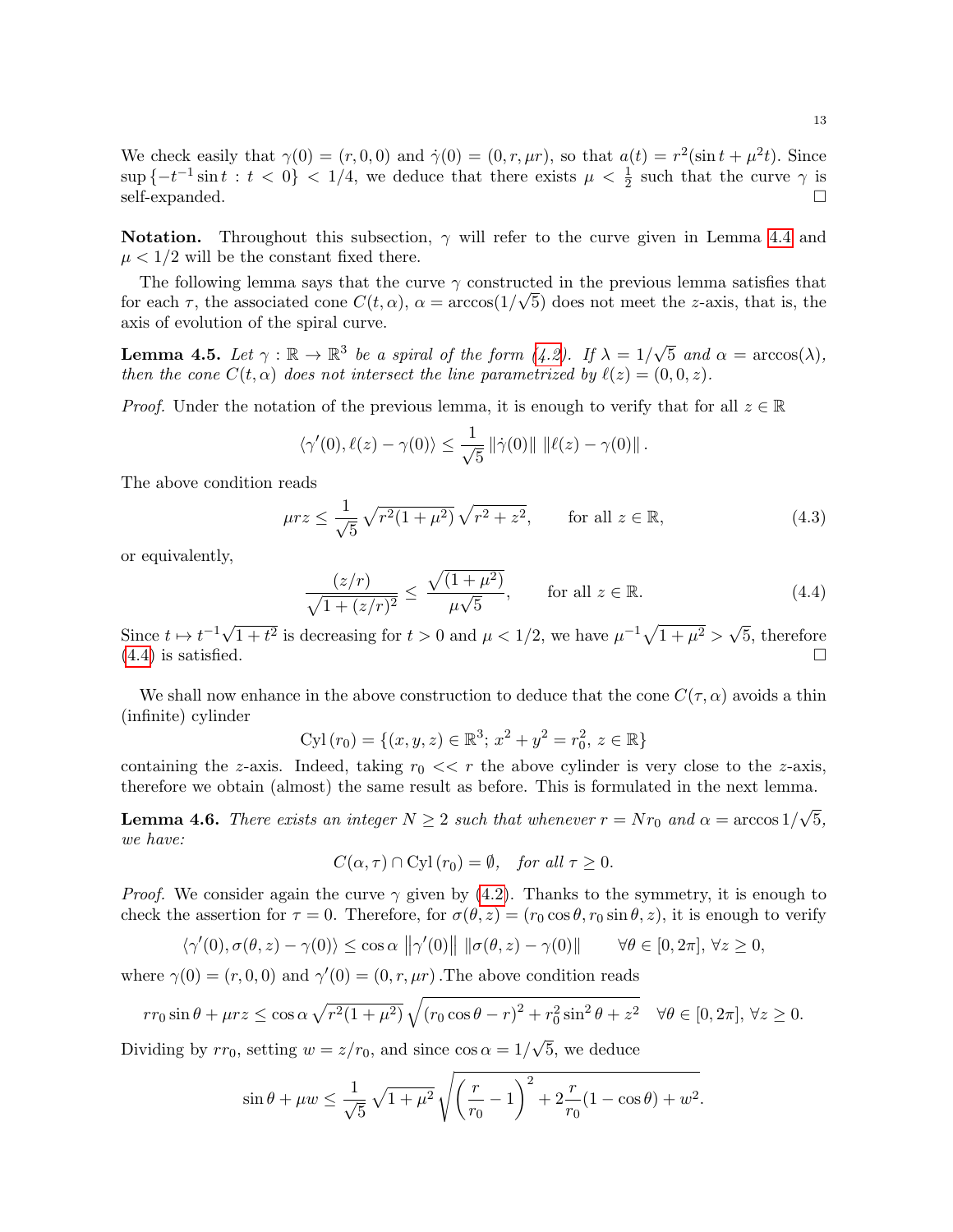Setting  $r = Nr_0$  we obtain the condition

$$
\frac{1}{\sqrt{5}} \ge \frac{1}{\sqrt{1+\mu^2}} \sup_{\theta \in [0,2\pi], w \in \mathbb{R}} \left\{ \frac{\sin \theta + \mu |w|}{\sqrt{(N-1)^2 + 2N(1-\cos \theta) + w^2}} \right\}.
$$

But for any  $\theta \in [0, 2\pi]$ ,  $u = |w| \geq 0$ 

$$
\frac{\sin \theta + \mu u}{\sqrt{(N-1)^2 + 2N(1 - \cos \theta) + u^2}} \le \frac{1 + \mu u}{\sqrt{(N-1)^2 + u^2}}
$$

and

$$
\sup_{u \ge 0} \left\{ \frac{1 + \mu u}{\sqrt{(N-1)^2 + u^2}} \right\} = \frac{1}{N-1} \sqrt{1 + \mu^2 (N-1)^2} \longrightarrow \mu \text{ as } N \to +\infty.
$$

Since  $\mu (1 + \mu^2)^{-1/2} < (\sqrt{5})^{-1}$ , we can choose N large enough such that

$$
\frac{\sqrt{1+\mu^2(N-1)^2}}{(N-1)\sqrt{1+\mu^2}} < \frac{1}{\sqrt{5}}
$$

.

Therefore, for this choice of N, we get  $C(0, \alpha) \cap \text{Cyl}(r_0) = \emptyset$ .

Let  $\gamma$  be given by [\(4.2\)](#page-11-2). We shall now include a further restriction. We shall show that the cone  $C(\tau, \alpha)$  associated to  $\gamma$  also avoids radial segments S of the form:

$$
S = \{(x, 0, 0); 0 \le x \le r\}.
$$

This is the aim of the following lemma.

<span id="page-13-3"></span>**Lemma 4.7.** If  $\lambda = \frac{1}{\sqrt{2}}$  $\frac{1}{5}$  and  $\alpha = \arccos(\lambda)$ , then  $C(\tau, \alpha) \cap S = \emptyset$  for all  $\tau \geq 0$ .

Proof. It is enough to verify

$$
\langle \gamma'(\tau), (x, 0, 0) - \gamma(\tau) \rangle \le \cos \alpha \, \|\dot{\gamma}(\tau)\| \, \|(x, 0, 0) - \gamma(\tau)\| \,, \qquad \text{for all } 0 \le x \le r,
$$

where

$$
\gamma(\tau) = (r \cos \tau, r \sin \tau, \mu r \tau) \quad \text{and} \quad \dot{\gamma}(\tau) = (-r \sin \tau, r \cos \tau, \mu r).
$$
  
Setting  $\lambda = \cos \alpha$  and simplifying by r, we obtain for all  $0 \le x \le r$ 

<span id="page-13-1"></span>
$$
-x\sin\tau - \mu^2 r\tau \le \lambda \sqrt{1+\mu^2} \sqrt{(x-r\cos\tau)^2 + r^2\sin^2\tau + \mu^2 r^2\tau^2},\tag{4.5}
$$

Notice that  $\mu$  satisfies  $\sin \tau + \mu^2 \tau > 0$  for every  $\tau \geq 0$ . Therefore,

$$
-x\sin\tau - \mu^2r\tau \le -x(\sin\tau + \mu^2\tau) \le 0,
$$

so  $(4.5)$  is clearly satisfied.

<span id="page-13-0"></span>4.2. Arbitrary long eels inside a bounded cylinder. We are now ready to construct arbitrarily long  $\lambda$ -eels lying inside the following bounded cylinder:

<span id="page-13-2"></span>
$$
\text{Cyl}(r, [a, a + 2\pi\mu r]) := \{(x, y, z) \in \mathbb{R}^3; x^2 + y^2 = r^2, a \le z \le a + 2\pi\mu r\}. \tag{4.6}
$$

Indeed we have the following result.

<span id="page-13-4"></span>Proposition 4.8. Let  $\lambda \geq 1/$ √ 5 and let  $Cyl(r, [a, a+2\pi\mu r])$  be the bounded cylinder defined in  $(4.6)$ . Then there exists a  $\lambda$ -eel

$$
\gamma: I \longmapsto \text{Cyl}(r, [a, a + 2\pi\mu r])
$$

whose length is greater than 1. Moreover, the initial point of  $\gamma$  lies in the upper part of the cylinder  $(z = a + 2\pi\mu r)$  while the last point lies at the bottom  $(z = a)$ .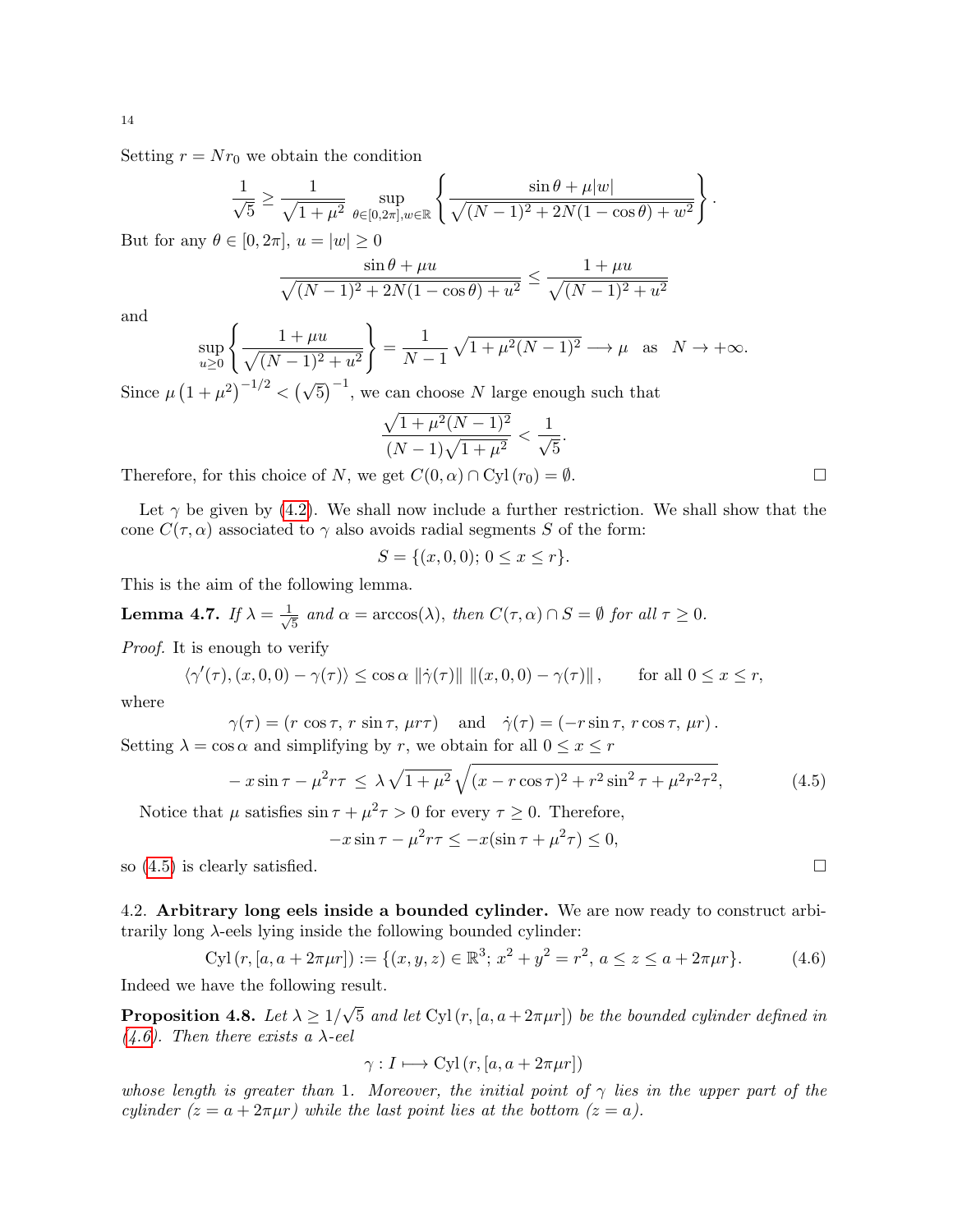*Proof.* Without loss of generality, we assume  $a = 0$ . Below, N is a fixed integer given by Lemma [4.6.](#page-12-1) Let us fix an odd integer n such that  $2\pi\mu rn > 1$ . Then for  $1 \leq k \leq n$ , we define internal cylinders

$$
C_k := \text{Cyl}\left(\frac{r}{N^{n-k}}, [0, 2\pi\mu r]\right) = \{(x, y, z) \in \mathbb{R}^3; x^2 + y^2 = \left(\frac{r}{N^{n-k}}\right)^2, 0 \le z \le 2\pi\mu r\}.
$$

For  $k = 2\ell + 1 \leq n$  (odd) we define a downward spiral curve  $\gamma_k^{\downarrow}$  $\vec{k}$  as follows:

$$
\gamma_k^{\downarrow}(t) = \frac{r}{N^{n-k}} \big( \cos(t), \sin(t), \, \mu(2\pi N^{n-k} - t) \big), \qquad \text{for } 0 \le t \le 2\pi N^{n-k}.
$$

while for  $k = 2\ell \leq n$  (even) we define an upward spiral curve  $\gamma_k^{\uparrow}$  $\frac{1}{k}$  as follows:

$$
\gamma_k^{\uparrow}(t) = \frac{r}{N^{n-k}} \big( \cos(t), \sin(t), \, \mu t \big), \qquad \text{for } 0 \le t \le 2\pi N^{n-k}.
$$

Notice that if  $k$  odd,

$$
\gamma_k^{\downarrow}(0) = (\frac{r}{N^{n-k}}, 0, 2\pi\mu r)
$$
 and  $\gamma_k^{\downarrow}(2\pi N^{n-k}) = (\frac{r}{N^{n-k}}, 0, 0),$ 

while for  $k$  even

$$
\gamma_k^{\uparrow}(0) = (\frac{r}{N^{n-k}}, 0, 0)
$$
 and  $\gamma_k^{\uparrow}(2\pi N^{n-k}) = (\frac{r}{N^{n-k}}, 0, 2\pi \mu r).$ 

Each spiral  $\gamma_k$  lies on the surface of the cylinder  $C_k$  and makes  $N^{n-k}$  loops to reach the upper part of the cylinder starting from the bottom and going upwards if  $k$  is even (respectively, to reach the bottom, starting from the upper part and going downward, if  $k$  is odd). We finally define parametrized segments  $e_k^+$  $\frac{1}{k}$  joining the end point of  $\gamma_k^{\downarrow}$  $\frac{1}{k}$  to the initial point of  $\gamma_k^{\uparrow}$  $\frac{1}{k}$  (for  $k = 2\ell + 1$ , and respectively  $e_k^ \overline{k}$  joining the end point of  $\gamma_k^{\uparrow}$  $\hat{k}_{k}$  to the initial point of  $\gamma_{k+1}^{\downarrow}$  (for  $k = 2\ell$ , that is:

$$
e_k^+(t) = \left(\frac{r}{N^{n-k}}(1+t(N-1)), 0, 2\pi\mu r\right) \text{ and } e_k^-(t) = \left(\frac{r}{N^{n-k}}(1+t(N-1)), 0, 0\right), \quad t \in [0, 1].
$$

The curve  $\gamma$  will now be defined concatenating the above curves: we start with  $k = 1$  and the downward spiral  $\gamma_1^{\downarrow}$  $\frac{1}{1}$  and we concatenate with the segment  $e_1^-$ . We continue with the upward spiral  $\gamma_1^{\uparrow}$  $\int_1^{\uparrow}$  and the segment  $e_1^+$  and concatenate with  $\gamma_2^{\downarrow}$  $\frac{1}{2}$  (k = 2), then the segment  $e_2^-$  and so on, up to the final downward spiral  $\gamma_n^{\downarrow}$ . The resulting curve is clearly continuous. Applying Lemma [4.6](#page-12-1) and Lemma [4.7](#page-13-3) we deduce that  $\gamma$  is a  $\lambda$ -eel. The length of  $\gamma$  is clearly greater than 1 since we cross n times the cylinder of length  $2\pi\mu r$  (and we have taken  $n \geq 2$  such that  $2\pi\mu r n > 1$ ).

<span id="page-14-0"></span>Remark 4.9. Proposition [4.8](#page-13-4) ensures, by rescaling, that we can construct arbitrarily long λ-eels inside arbitrarily small cylinders. The λ-eel  $\gamma$  inside the cylinder Cyl(r, [a, b]), where  $b = a + 2\pi\mu r$ , is obtained by concatenating pieces of three different types:

- Type 1: a spiral going downward:  $\gamma_i^{\downarrow}$  $i_t^*(t) = (\rho \cos(t), \rho \sin(t), b - \rho \mu t),$ 

- Type 2: a spiral going upward:  $\gamma_i^{\uparrow}$  $i_t^{\text{T}}(t) = (\rho \cos(t), \rho \sin(t), a + \rho \mu t),$ 

- Type 3: a segment parametrized by  $e_i^-(t) = (t, 0, a)$  or by  $e_i^+(t) = (t, 0, b)$ .

**Remark 4.10.** It is possible to modify slightly the above construction to get a  $\lambda$ -ell (with  $\lambda = 1/\sqrt{5}$ )  $\gamma : (-\infty, 0] \to \text{Cyl}(r, [a, a + 2\pi\mu r])$ , with infinite length, and such that  $\lim_{t \to -\infty} \gamma(t)$ does not exist. Since the curve constructed  $\gamma$  above depends on the parameter n, let us denote it  $\gamma_n$ . We can assume, without loss of generality, by choosing a suitable parametrization, that  $\gamma$  is defined on  $[-n, 0]$  and that for each n, the restriction of  $\gamma_{n+1}$  to  $[-n, 0]$  coincides with  $\gamma_n$ .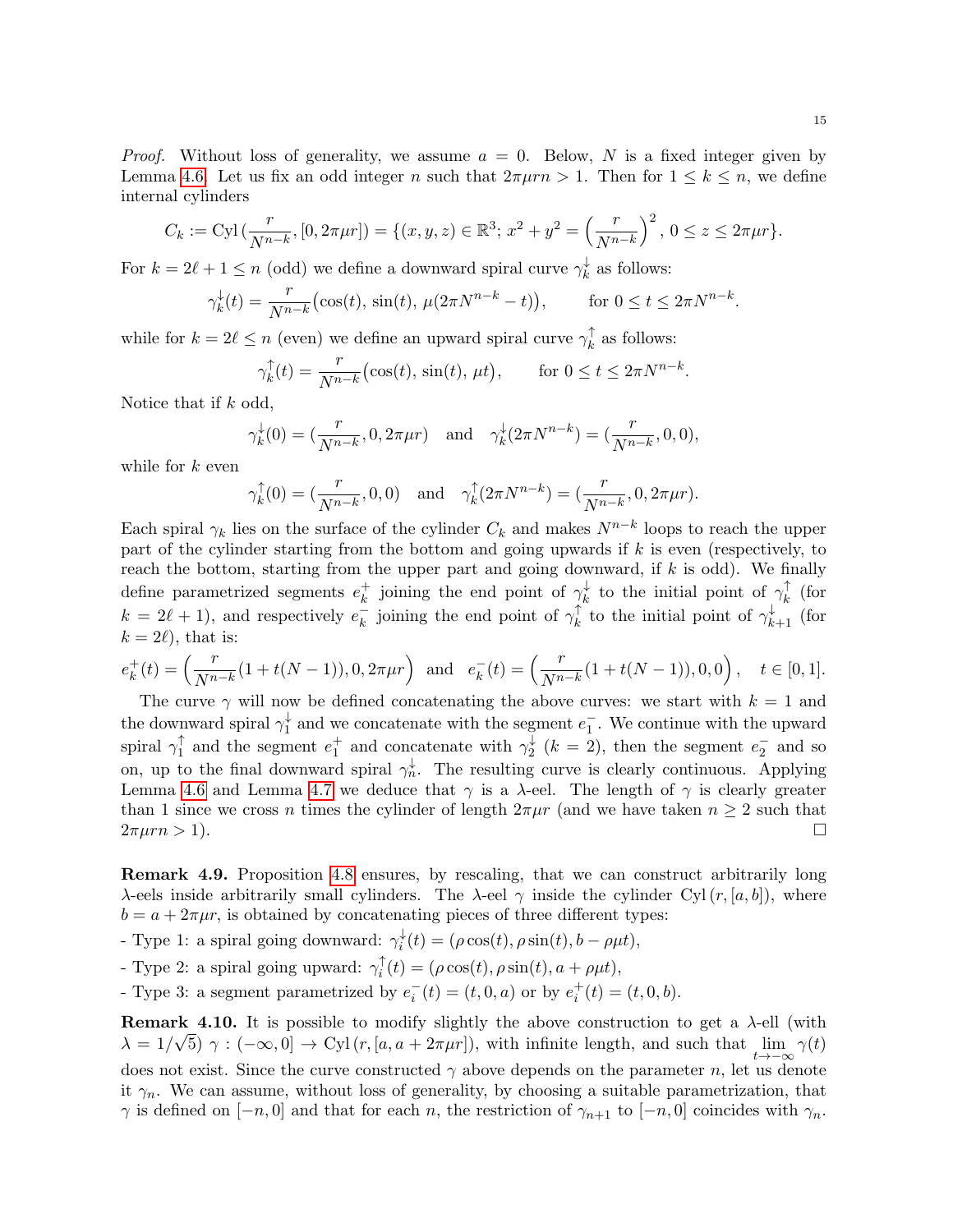

Figure 3. A block of the construction

Now we define  $\gamma$  on  $(-\infty, 0]$ , satisfying, for each  $n$ ,  $\gamma_{[-n,0]} = \gamma_n$ . Since each  $\gamma_n$  is a  $\lambda$ -ell, it is clear that  $\gamma$  is a  $\lambda$ -ell. Morover, the z-coordinate of  $\gamma(t)$  oscillates infinitely many times between a and  $a + 2\pi\mu r$ . This shows both that  $\gamma$  has infinite length and that  $\lim_{t\to -\infty} \gamma(t)$  does not exist.

<span id="page-15-0"></span>4.3. Constructing bounded eels of infinite length in 3D. To construct a bounded  $\lambda$ -eel with infinite length, we need to glue together curves of length greater than 1 (constructed in the previous subsection) that lie each time in prescribed disjoint bounded cylinders, all taken along the z-axis, of the form  $C_n := \text{Cyl}(r_n, [a_n, b_n])$  with  $a_n > b_{n+1}$  and  $r_n \searrow 0^+$ . To construct efficiently such a curve, and to establish that it is a  $\lambda$ -eel, we shall need the following result, asserting that a λ-eel lying in a small cylinder does not see a bigger remote cylinder of the same axis.

<span id="page-15-1"></span>Lemma 4.11. Let  $\lambda = 1/$ √  $5, \ \alpha = \arccos(\lambda), \ and \ let \ us \ set$ 

 $Cyl(R, [a, b]) := \{(x, y, z) \in \mathbb{R}^3; x^2 + y^2 \le R, a \le z \le b\}.$ 

Then there exists  $M > 1$  such that, for every  $r \in (0, R/2)$  and  $a', b' \in \mathbb{R}$  such that

$$
a' < b' < a < b \quad and \quad b' - a' \ge MR
$$

the curve  $\gamma : [\alpha', b'] \to \mathbb{R}^3$  with equation  $\gamma(t) = (r \cos t, r \sin t, \mu rt)$ , satisfies

 $C(\tau, \alpha) \cap \text{Cyl}(R, [a, b]) = \emptyset.$ 

*Proof.* Without loss of generality, we can assume  $b' = 0$ . The equation of the spiral  $\gamma : [0, \infty) \to$  $\mathbb{R}^3$  is of the form

$$
\gamma(t) = (r \cos t, r \sin t, \mu rt), \qquad a' \le t \le 0,
$$

where  $\mu < 1/2$  is given by Lemma [4.4.](#page-11-3) Set

 $\sigma(\theta, z, u) = (u \cos \theta, u \sin \theta, z), \quad \gamma(0) = (r, 0, 0) \quad \text{and} \quad \gamma'(0) = (0, r, \mu r).$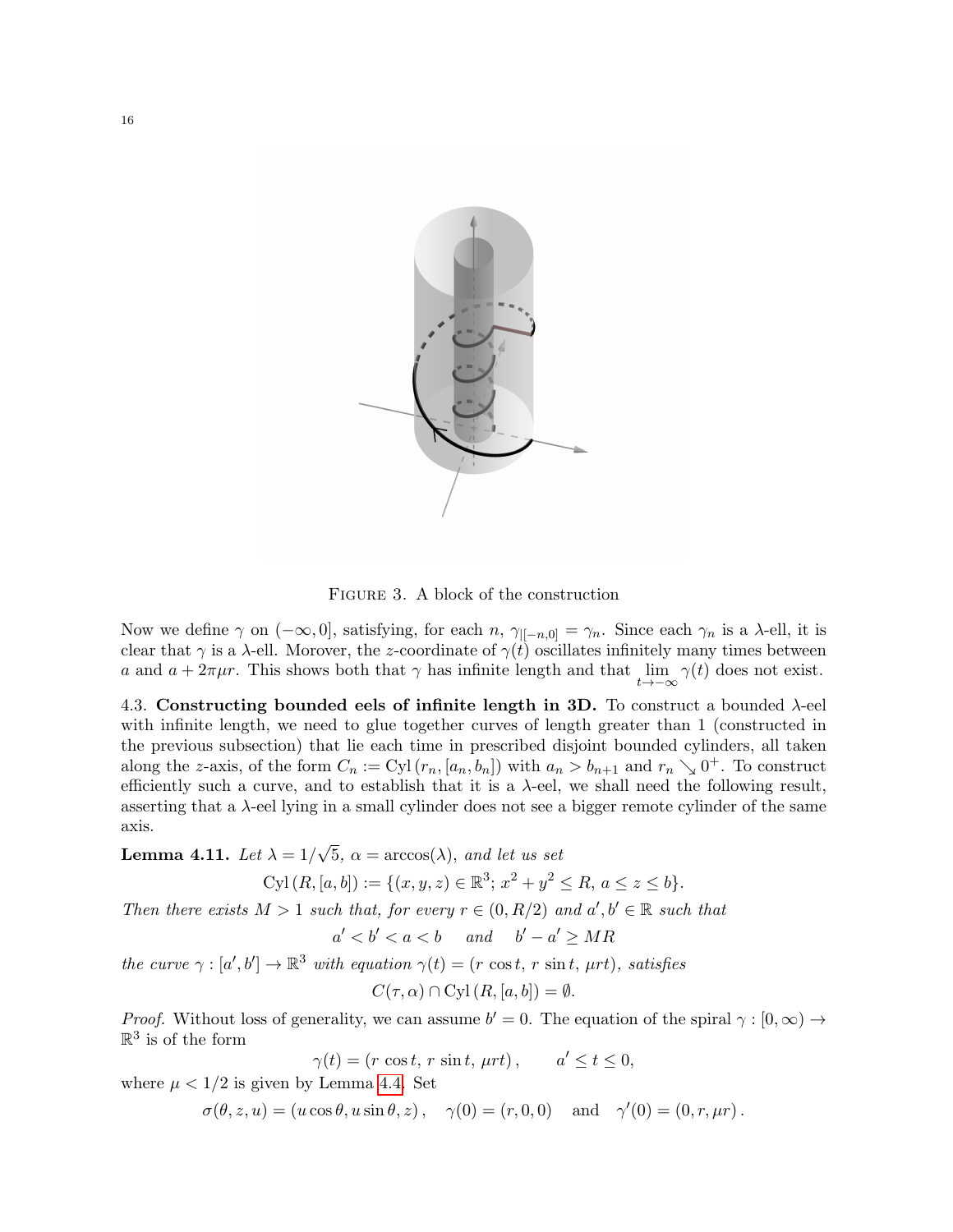It is enough to check that

 $\langle \gamma'(0), \sigma(\theta, z, u) - \gamma(0) \rangle \leq \cos \alpha \, \| \gamma'(0) \| \, \| \sigma(\theta, z, u) - \gamma(0) \|$   $\forall \theta \in [0, 2\pi], \, \forall z \in [a, b], \, \forall u \in [0, R].$ The above condition reads, for all  $\theta \in [0, 2\pi]$ , for all  $z \in [a, b]$  and for all  $u \in [0, R]$ ,

$$
ru\sin\theta + \mu rz \le \frac{1}{\sqrt{5}}\sqrt{r^2(1+\mu^2)}\sqrt{(u\cos\theta - r)^2 + u^2\sin^2\theta + z^2}.
$$

So it is enough to check that for all  $z \in [a, b]$  and  $u \in [0, R]$  it holds

$$
u + \mu z \le \frac{1}{\sqrt{5}} z \sqrt{1 + \mu^2}.
$$

In order to do that, let us fix the value of M. For  $\mu < 1/2$ , we have  $\sqrt{1 + \mu^2} >$ √  $5\mu$ . Therefore, we can choose  $M > 0$  such that  $\sqrt{1 + \mu^2} > (\mu + \frac{1}{M})$  $\mu < 1/2$ , we have  $\sqrt{1 + \mu^2} > \sqrt{9\mu}$ . Therefore,<br> $\frac{1}{M}$   $\sqrt{5}$ . Now for all  $u \leq R$  and  $z \geq a$  we have

$$
\frac{u + \mu z}{z} \le \frac{R}{a} + \mu \le \frac{1}{M} + \mu < \frac{\sqrt{1 + \mu^2}}{\sqrt{5}},
$$

This completes the proof of the lemma.

We are now ready to prove Theorem [4.2,](#page-11-1) that is, given  $\lambda = \frac{1}{4}$ 5 , we construct a continuous curve  $\gamma : [0, +\infty] \to \mathbb{R}^3$  of infinite length, lying in the unit ball, with nonzero right derivative at each point and satisfying the  $\lambda$ -cone property ( $\lambda$ -eel).

Proof of Theorem [4.2.](#page-11-1) We claim that we can construct a sequence of disjoint bounded cylinders

$$
C_n = Cyl(r_n, [a_n, a_n + 2\pi\mu r_n]), \quad n \ge 1
$$

along the z-axis, such that  $a_n \in [0,1)$ ,  $r_{n+1} \le r_n/2$ ,  $\ell_n := a_n - (a_{n+1} + 2\pi\mu r_{n+1}) > 0$  and  $\ell_n/r_n$ is sufficiently big to ensure that the cylinder  $C_n$  is not seen by any  $\lambda$ -eel lying in a (smaller) cylinder  $C_m$  for  $m > n$  (*c.f.* Lemma [4.11\)](#page-15-1). More precisely, we define  $a_0 = 0$ , and, for  $n \ge 1$ ,

$$
a_n = 2^{-n}
$$
 and  $r_n = \frac{1}{2^{n+1}(\pi\mu + M)}$ ,

where  $M > 0$  is given by Lemma [4.11.](#page-15-1) Let us check that the conditions of Lemma [4.11](#page-15-1) are fulfilled for the cylinders  $C_n$  (big remote cylinder) and  $C_{n+1}$  (small cylinder):

$$
\ell_n = a_n - (a_{n+1} + 2\pi\mu r_{n+1}) = \frac{1}{2^{n+1}} - \frac{2\pi\mu}{2^{n+2}(\pi\mu + M)} = \frac{M}{2^{n+1}(\pi\mu + M)} \ge Mr_n.
$$

Now the construction is as follows. For each n, let  $\gamma_n$  be the  $\lambda$ -eel given by Proposition [4.8,](#page-13-4) of length greater than 1 lying inside the cylinder  $C_n$ , entering this cylinder from the upper part  $(z = a_n + 2\pi \mu r_n)$  and having its endpoint at the bottom  $(z = a_n)$ . Let  $\tilde{e}_n$  be the oriented segment going from the endpoint of the curve  $\gamma_n$  (bottom of the cylinder  $C_n$ ) to the starting point of  $\gamma_{n+1}$  (upper part of the cylinder  $C_{n+1}$ ). We now define  $\gamma : [0, +\infty) \to \mathbb{R}^3$  by concatenation of the following curves :  $\gamma_1$ ,  $\tilde{e}_1$ ,  $\gamma_2$ ,  $\tilde{e}_2$ , and so on. It is clear that  $\gamma$  is continuous and has right derivative at each point. Morever,  $\gamma$  is contained in the unit ball of  $\mathbb{R}^3$  and its length  $\ell(\gamma)$  is greater than  $\ell(\gamma_1) + \ell(\gamma_2) + \cdots + \ell(\gamma_n) \geq n$  for every n, therefore it is infinite. Observe that  $\gamma(t)$  has limit 0 as  $t \to +\infty$ . It remains to prove that  $\gamma$  is a  $\lambda$ -eel, that is, it satisfies the  $\lambda$ -cone condition. Notice that each curve  $\gamma_n$ ,  $\tilde{e}_n$  is individually a  $\lambda$ -eel (that is, it satisfies the  $\lambda$ -cone property with respect to itself). Provided M is sufficiently big, the segment  $\tilde{e}_n$  is almost parallel to the z-axis and it is oriented to the opposite direction of the previous curves  $\gamma_1, \tilde{e}_1, \dots, \gamma_n$ . Therefore, if the  $\lambda$ -cone  $C(t, \alpha)$ , given in [\(4.1\)](#page-10-1), has its origin onto a segment  $\tilde{e}_n$ , then it does not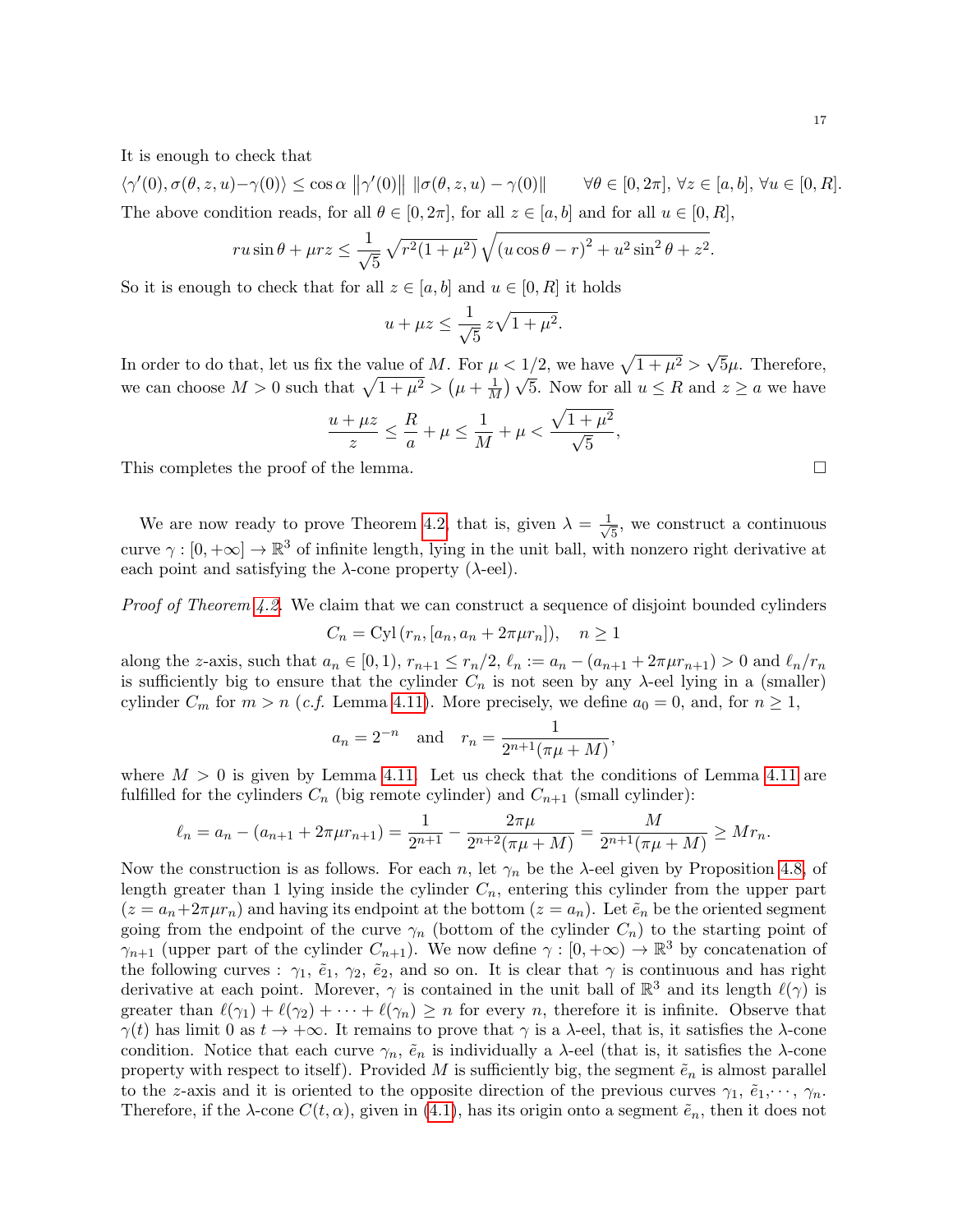meet the union of the ranges of  $\gamma_1, \tilde{e}_1, \dots, \gamma_n$ . It remains to treat the case where  $C(t, \alpha)$  has its origin to a curve of the form  $\gamma_n$ . These curves are constructed (for each n) by concatenating pieces of the form  $\gamma_i^{\downarrow}$  $_i^{\downarrow}$  (of type 1),  $\gamma_i^{\uparrow}$  $i_i$ <sup> $\uparrow$ </sup> (of type 2) and  $e_i^+$  or  $e_i^-$  (of type 3) (*c.f.* Remark [4.9\)](#page-14-0). If the  $\lambda$ -cone lies on a piece of type 1 or of type 3 of  $\gamma_n$ , then it is oriented to the opposite directions of all of the previous pieces  $\gamma_1, \tilde{e}_1, \dots, \gamma_{n-1}, \tilde{e}_{n-1}$  of  $\gamma$ , therefore it does not meet the union of their ranges. If now the cone  $C(t, \alpha)$  has its origin on an upward piece  $\gamma_i^{\uparrow}$  $i^{\top}$  (type 2) of the curve  $\gamma_n$ , then the result follows from Lemma [4.11.](#page-15-1) The proof is complete.

#### 5. CURVES WITH THE  $\lambda$ -CONE PROPERTY IN 2 DIMENSIONS

<span id="page-17-0"></span>It is remarkable that there is no analogue of the construction in Theorem [4.2](#page-11-1) in dimension 2. Indeed, we shall show that for any value of the parameter  $\lambda \in (-1, 1)$ , any bounded planar  $\lambda$ -eel (that is, continuous curve with right derivative at each point that satisfies the  $\lambda$ -cone property) is rectifiable and has finite length. We shall need the following lemmas. (Recall  $\alpha = \arccos(\lambda)$ .)

<span id="page-17-3"></span>**Lemma 5.1.** Let  $\gamma: I \to \mathbb{R}^2$  be a planar  $\lambda$ -eel and  $t_1 < t_2 < t_3$  in I. Then

$$
\gamma(t_3) \notin [\gamma(t_1), \gamma(t_2)].
$$

*Proof.* Set  $A = \gamma(t_1)$ ,  $B = \gamma(t_2)$ ,  $C = \gamma(t_3)$  and assume towards a contradiction that  $C \in [A, B]$ . Choosing adequate coordinates in  $\mathbb{R}^2$  we may assume that  $A = (0,0), B = (1,0)$  and  $C = (c,0)$ with  $c \in (0, 1)$ . In the sequel, we shall write  $\gamma = (\gamma_1, \gamma_2)$  in these coordinates.

Before we proceed, notice that we may assume

<span id="page-17-1"></span>
$$
\gamma(t) \notin (A, C) \quad \text{for all } t \in (t_1, t_2]. \tag{5.1}
$$

Indeed, set  $N_1 = \{t \in [t_1, t_2) : \gamma(t) \in [A, C]\} = \{t \in [t_1, t_2) : \gamma_1(t) \in [0, c], \gamma_2(t) = 0\}$  and  $\alpha_1 := \sup\{\gamma_1(t): t \in N_1\}.$  Then  $\alpha_1 < c$  (since  $\gamma$  is continuous and injective) and consequently, there exists  $t_1 \leq \tilde{t}_1 < t_2$  with  $\gamma(\tilde{t}_1) = (\alpha_1, 0) = \tilde{A}$ . In this case we can replace A by  $\tilde{A}$  and  $t_1$  by  $\tilde{t}_1$  and get [\(5.1\)](#page-17-1).

We set  $\tilde{t}_2 = \inf\{t \in [t_1, t_2]: \gamma_1(t) \geq c, \gamma_2(t) = 0\}.$  There is no loss of generality to assume  $t_2 = \tilde{t}_2$ , since we can always replace B by  $\tilde{B} = (\gamma_1(\tilde{t}_2), 0)$  (notice that  $\gamma_1(\tilde{t}_2) > c$  by injectivity).

Therefore for all  $t \in (t_1, t_2)$  we have  $\gamma(t) \notin (A, B)$ . Setting  $\Gamma_{AB} = {\gamma(t) : t \in [t_1, t_2]}$  we deduce that  $\Gamma_{AB} \cup (B, A]$  is a Jordan curve which separates  $\mathbb{R}^2$  in two regions, exactly one of them being bounded. Call R this bounded region, set  $H^+ = \{x = (x_1, x_2) : x_2 > 0\},\$  $H^- = \{x = (x_1, x_2) : x_2 < 0\}$  and let  $\varepsilon > 0$  be such that  $B(C, \varepsilon) \cap \Gamma_{AB} = \emptyset$ . Then at least one of the sets  $B(C, \varepsilon) \cap H^+$  and  $B(C, \varepsilon) \cap H^-$  has nonempty intersection with R. Assume, with no loss of generality, that

$$
B(C,\varepsilon) \cap H^- \cap \mathcal{R} \neq \emptyset.
$$

Then for every  $x \in H^- \cap \text{int } \mathcal{R}$  and every direction  $d = (d_1, d_2) \in \mathbb{S}^1$  (the unit sphere of  $\mathbb{R}^2$ ) with  $d_2 \leq 0$  it holds  $\ell_{x,d} \cap \Gamma_{AB} \neq \emptyset$ , where  $\ell_{x,d} := \{x + \mu d : \mu \geq 0\}$  is the half-line emanating from x with direction d. In particular, shrinking  $\varepsilon > 0$  if necessary, and recalling notation [\(1.5\)](#page-2-3) we deduce that

<span id="page-17-2"></span>
$$
C_x(d,\alpha) \cap \Gamma_{AB} \neq \emptyset, \quad \text{for all } x \in B(C,\varepsilon) \cap H^- \cap \mathcal{R} \text{ and all } d = (d_1, d_2) \text{ with } d_2 \leq 0. \tag{5.2}
$$

Let  $\tau_3 \in (t_2, t_3)$  be such that for all  $t \in (\tau_3, t_3]$  we have  $\gamma(t) \in B(C, \varepsilon)$  (such  $\tau_3$  exists by continuity). Then it follows by [\(5.2\)](#page-17-2) and the  $\lambda$ -eel property that  $\gamma_2'(t) > 0$ , and consequently,  $\gamma_2(t) < 0$  (since  $\gamma_2(t_3) = 0$ ). Let further  $\tau \in [t_2, t_3]$  be such that

$$
\gamma_2(\tau) = \min_{t \in [t_2, t_3]} \gamma_2(t) \quad (<0).
$$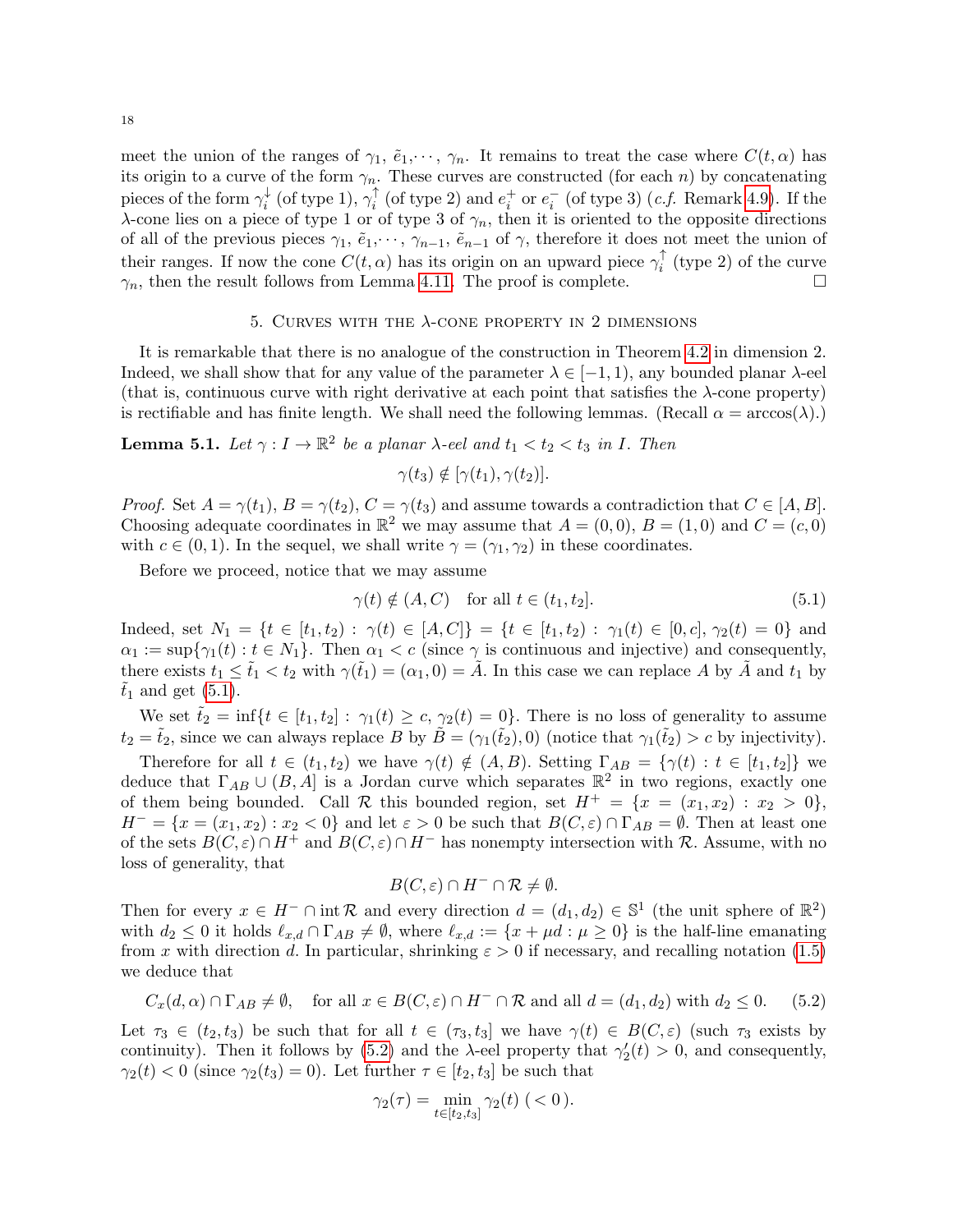Then since  $\gamma_2(t_2) = 0$ , there exists  $\tilde{t} \in [t_2, \tau]$  with  $(\gamma(t) \in \mathcal{R}$  and)  $\gamma_2'(t) < 0$  which together with  $(5.2)$  contradicts the  $\lambda$ -eel property.

For the next statement, recall notation [\(4.1\)](#page-10-1) and [\(1.5\)](#page-2-3).

<span id="page-18-12"></span>**Lemma 5.2.** Under the assumptions of the previous lemma we have:

$$
C(\gamma'(t), \alpha) \cap K(t) = \{0\}, \quad \text{for all } t \in I.
$$

*Proof.* Fix  $t \in I$  and assume with no loss of generality (by translation) that  $\gamma(t) = 0$ . Then  $K(t) = \overline{\text{cone}}(\Gamma(t) - \gamma(t)) = \overline{\text{cone}}(\Gamma(t))$ , where  $\Gamma(t) = {\gamma(\tau) : t \in [0, t]}$ . Let assume that there exists  $x \in C(\gamma'(t), \alpha) \cap K(t), x \neq 0$ . Then by Caratheodory theorem, there exist  $x_i = \gamma(\tau_i)$ ,  $i \in \{1,2,3\}$  with  $\tau_1 \leq \tau_2 \leq \tau_3 < t$  and  $x \in \text{conv}\{x_1, x_2, x_3\}$  (convex envelope). Set  $\ell_1 :=$  ${x_1 + \mu(x - x_1) : \mu \ge 0}$  and  $\ell_2 = {x_2 + \mu(x - x_2) : \mu \ge 0}$ . If  $\ell_1 \cap \Gamma(t) = \ell_2 \cap \Gamma(t) = \emptyset$ , then for  $\mu_1, \mu_2$  sufficiently big, the point  $x_3$  should belong to the triangle defined by the points  $\ell_1(\mu_1) :=$  $x_1 + \mu_1(x-x_1)$ , x and  $\ell_2(\mu_2) = x_2 + \mu_2(x-x_2)$ . Then by connectedness of  $\gamma([\tau_1, \tau_3])$ , we deduce that for some  $s < \tau_3 < t$  it holds  $\gamma(s) \in \ell_1 \cup \ell_2$ . We deduce that x is a convex combination of two points of  $\Gamma(t)$ , that is,  $x \in [\gamma(s_1), \gamma(s_2)]$  for some  $s_1 < s_2 < t$ . Set  $\Gamma_{12} := {\gamma(\tau) : \tau \in [s_1, s_2]}$ . Since  $\gamma$  is a  $\lambda$ -eel, we have  $C(t, \alpha) \cap \Gamma_{12} = \emptyset$ . Then  $[\gamma(s_2), \gamma(s_1)] \cup \Gamma_{12}$  is a Jordan curve and  $\gamma(t) = 0 \in \mathcal{R}$  where  $\mathcal{R}$  is the bounded region delimited by the Jordan curve. This yields that for some  $t_1 < t_2 < t$ ,  $\gamma(t) = 0$  is a convex combination of  $\gamma(t_1)$  and  $\gamma(t_2)$ , which contradicts Lemma [5.1.](#page-17-3)  $\Box$ 

In view of Lemma [5.2](#page-18-12) and Remark [3.7](#page-10-2) we obtain our main result.

<span id="page-18-10"></span>**Theorem 5.3** (bounded planer eels have finite length). Let  $\gamma : I \to \mathbb{R}^2$  be a bounded  $\lambda$ -eel. Then  $\gamma$  is rectifiable and has finite length.

Acknowledgment. The authors wish to thank Ludovic Rifford for several useful discussions.

#### <span id="page-18-0"></span>**REFERENCES**

- <span id="page-18-2"></span>[1] DANIILIDIS, A., DRUSVYATSKIY, D., LEWIS, A. S., Orbits of geometric descent, Canad. Math. Bull. 58 (2015), 44–50.
- <span id="page-18-1"></span>[2] Daniilidis A., Ley O., Sabourau S., Asymptotic behaviour of self-contracted planar curves and gradient orbits of convex functions, J. Math. Pures Appl. 94 (2010), 183–199.
- <span id="page-18-5"></span>[3] DAVID G., DANIILIDIS A., DURAND-CARTAGENA E., LEMENANT A., Rectifiability of self-contracted curves in the Euclidean space and applications, J. Geom. Anal. 25 (2015), 1211–1239.
- <span id="page-18-7"></span>[4] DEVILLE R., DANIILIDIS A., DURAND-CARTAGENA E., RIFFORD L., Self-contracted curves in Riemannian manifolds, J. Math. Anal. Appl. 457 (2018), 1333–1352.
- [5] Giannotti, C. Spiro, A., Steepest descent curves of convex functions on surfaces of constant curvature, Israel J. Math. 191 (2012), 279–306.
- <span id="page-18-8"></span>[6] Lemenant A., Rectifiability of non Euclidean planar self-contracted curves, Confluentes Math. 8 (2016), 23–38.
- <span id="page-18-3"></span>[7] Longinetti M., Manselli P. and Venturi A., On steepest descent curves for quasi convex families in  $\mathbb{R}^n$ , *Math. Nachr.* 288 (2015), 420–442.
- <span id="page-18-4"></span>[8] Manselli P. and Pucci C., Maximum length of steepest descent curves for quasi-convex functions, Geom. Dedicata 38 (1991), 211–227.
- <span id="page-18-6"></span>[9] Ohta, S., Self-contracted curves in CAT(0)-spaces and their rectifiability, Preprint arXiv, https://arxiv.org/abs/1711.09284.
- <span id="page-18-9"></span>[10] STEPANOV E., TEPLITSKAYA Y., Self-contracted curves have finite length, J. Lond. Math. Soc. 96, (2017), 455–481.
- <span id="page-18-11"></span>[11] Rockafellar, R.T. & Wets, R., Variational Analysis, Grundlehren der Mathematischen, Wissenschaften, Vol. 317, (Springer, 1998).